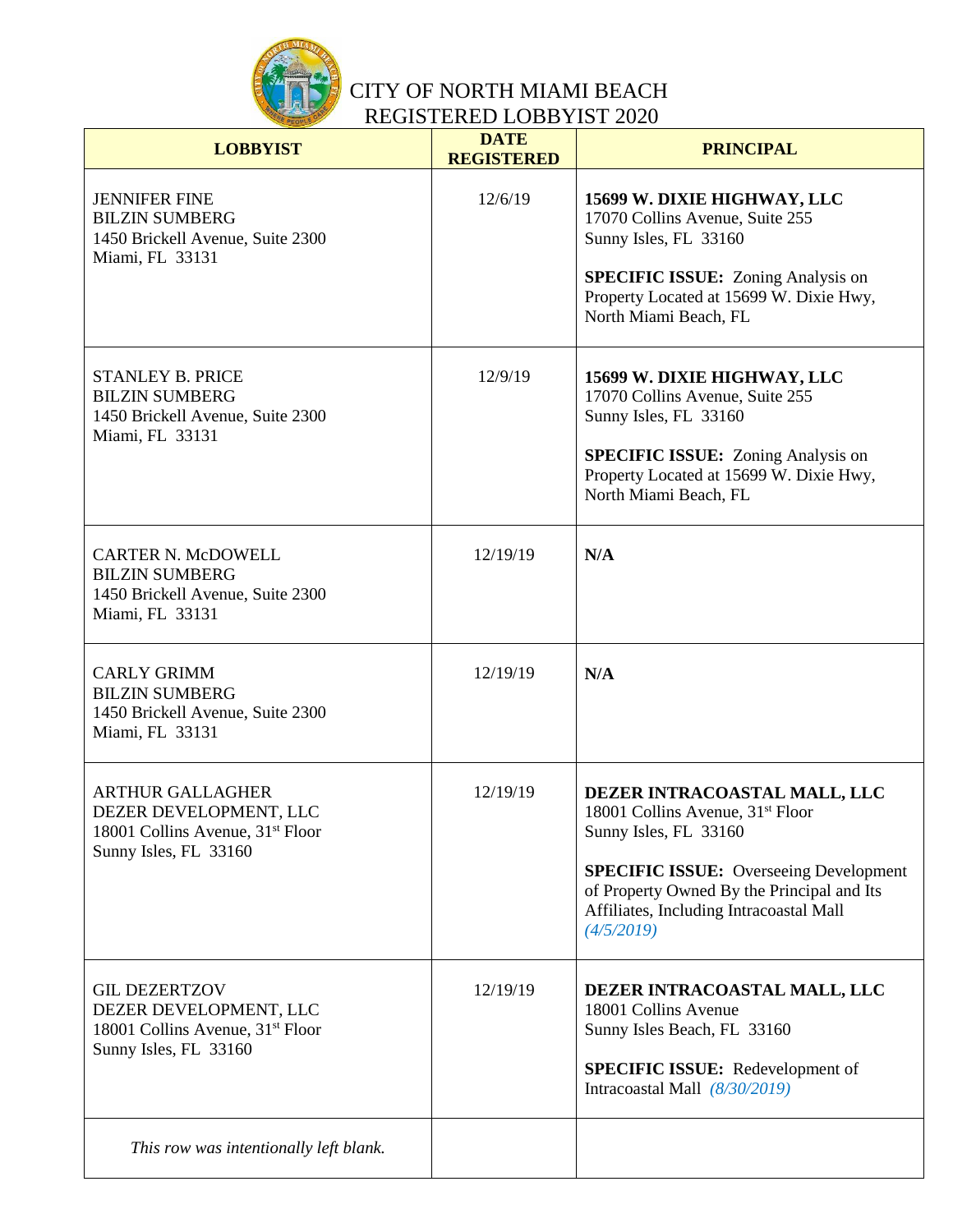

| <b>LOBBYIST</b>                                                                                           | <b>DATE</b><br><b>REGISTERED</b> | <b>PRINCIPAL</b>                                                                                                                                                     |
|-----------------------------------------------------------------------------------------------------------|----------------------------------|----------------------------------------------------------------------------------------------------------------------------------------------------------------------|
| <b>MERCY ARCE</b><br>HOLLAND & KNIGHT, LLP<br>701 Brickell Avenue, Suite 3300<br>Miami, FL 33131          | 12/31/19                         | DEZER DEVELOPMENT, LLC<br>18001 Collins Avenue<br>Sunny Isles, FL 33160<br><b>SPECIFIC ISSUE:</b> Redevelopment of<br>Intracoastal Mall $(12/31/2018)$               |
|                                                                                                           | 6/4/20                           | LAAAJ, LLC<br>17071 West Dixie Highway<br>North Miami Beach, FL 33160<br><b>SPECIFIC ISSUE: LAAAJ Modification</b>                                                   |
| <b>JOSEPH G. GOLDSTEIN</b><br>HOLLAND & KNIGHT, LLP<br>701 Brickell Avenue, Suite 3300<br>Miami, FL 33131 | 12/31/19                         | <b>LAAAJ LLC</b><br>17071 West Dixie Highway<br>North Miami Beach, FL 33160<br><b>SPECIFIC ISSUE:</b> Mixed Use Project Land<br>Use $(5/14/2019)$                    |
|                                                                                                           | 4/24/20                          | MCC-REI, LLC<br>17071 West Dixie Highway<br>North Miami Beach, FL 33160<br><b>SPECIFIC ISSUE: Eastern Shores</b><br>Townhome Approval (a.k.a. Koya Bay<br>Townhomes) |
|                                                                                                           | 9/24/20                          | DEZER DEVELOPMENT, LLC<br>18001 Collins Avenue<br>Sunny Isles, FL 33160<br><b>SPECIFIC ISSUE:</b> Redevelopment of<br>Intracoastal Mall $(12/31/18)$                 |
| This row was intentionally left blank.                                                                    |                                  |                                                                                                                                                                      |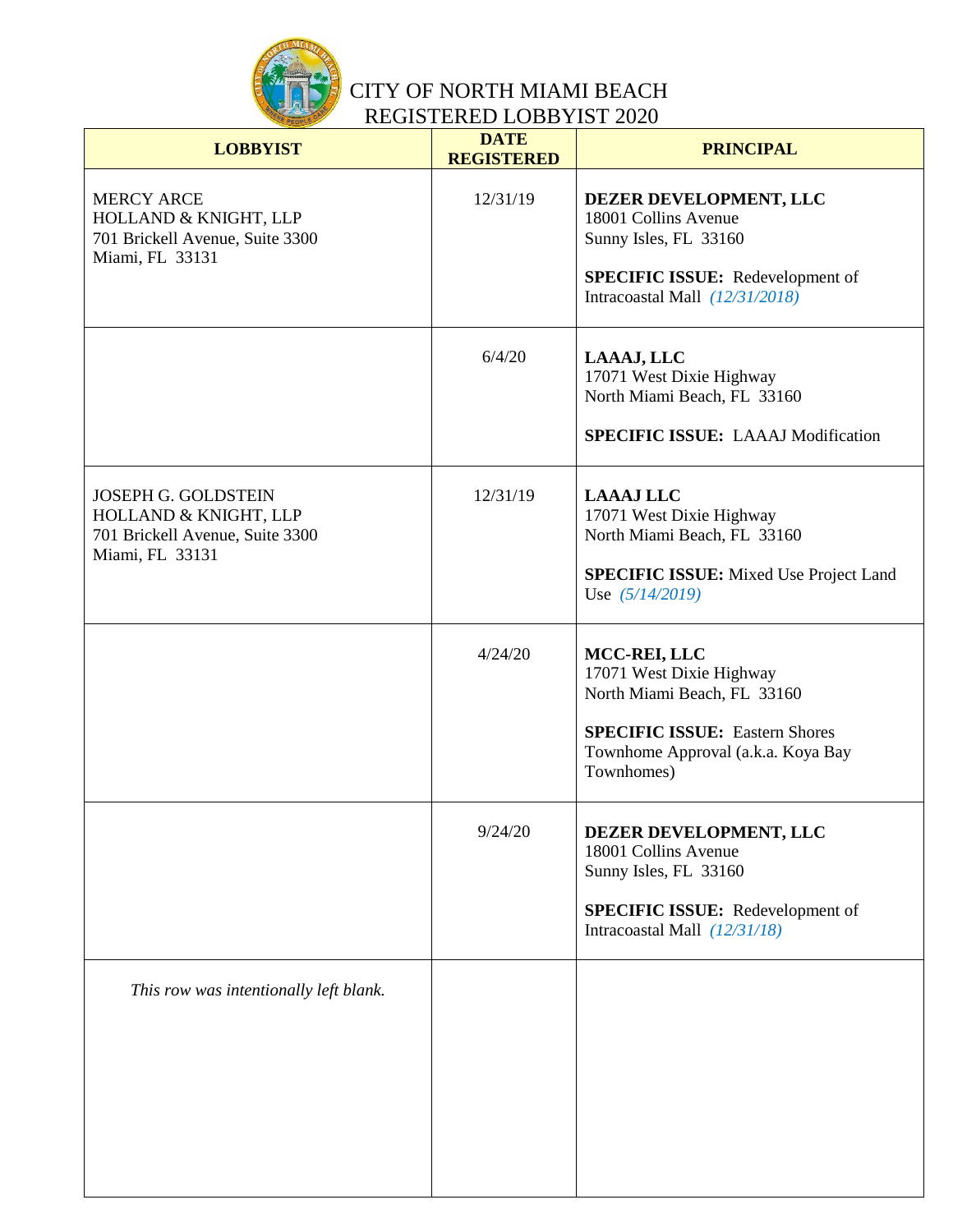

| <b>LOBBYIST</b>                                                                                      | <b>DATE</b><br><b>REGISTERED</b> | <b>PRINCIPAL</b>                                                                                                                                                     |
|------------------------------------------------------------------------------------------------------|----------------------------------|----------------------------------------------------------------------------------------------------------------------------------------------------------------------|
| <b>TRACY SLAVENS</b><br>HOLLAND & KNIGHT, LLP<br>701 Brickell Avenue, Suite 3300<br>Miami, FL 33131  | 12/31/19                         | <b>LAAAJ LLC</b><br>17071 West Dixie Highway<br>North Miami Beach, FL 33160<br><b>SPECIFIC ISSUE:</b> Mixed Use Project Land<br>Use $(5/14/2019)$                    |
|                                                                                                      | 12/31/20                         | DEZER DEVELOPMENT, LLC<br>18001 Collins Avenue<br>Sunny Isles, FL 33160<br><b>SPECIFIC ISSUE:</b> Redevelopment of<br>Intracoastal Mall (5/14/2019)                  |
| <b>VANESSA MADRID</b><br>HOLLAND & KNIGHT, LLP<br>701 Brickell Avenue, Suite 3300<br>Miami, FL 33131 | 12/31/19                         | DEZER DEVELOPMENT, LLC<br>18001 Collins Avenue<br>Sunny Isles, FL 33160<br><b>SPECIFIC ISSUE:</b> Redevelopment of<br>Intracoastal Mall $(5/14/2019)$                |
|                                                                                                      | 4/24/20                          | MCC-REI, LLC<br>17071 West Dixie Highway<br>North Miami Beach, FL 33160<br><b>SPECIFIC ISSUE: Eastern Shores</b><br>Townhome Approval (a.k.a. Koya Bay<br>Townhomes) |
|                                                                                                      | 6/4/20                           | LAAAJ, LLC<br>17071 West Dixie Highway<br>North Miami Beach, FL 33160<br><b>SPECIFIC ISSUE: LAAAJ Modification</b>                                                   |
| This row was intentionally left blank.                                                               |                                  |                                                                                                                                                                      |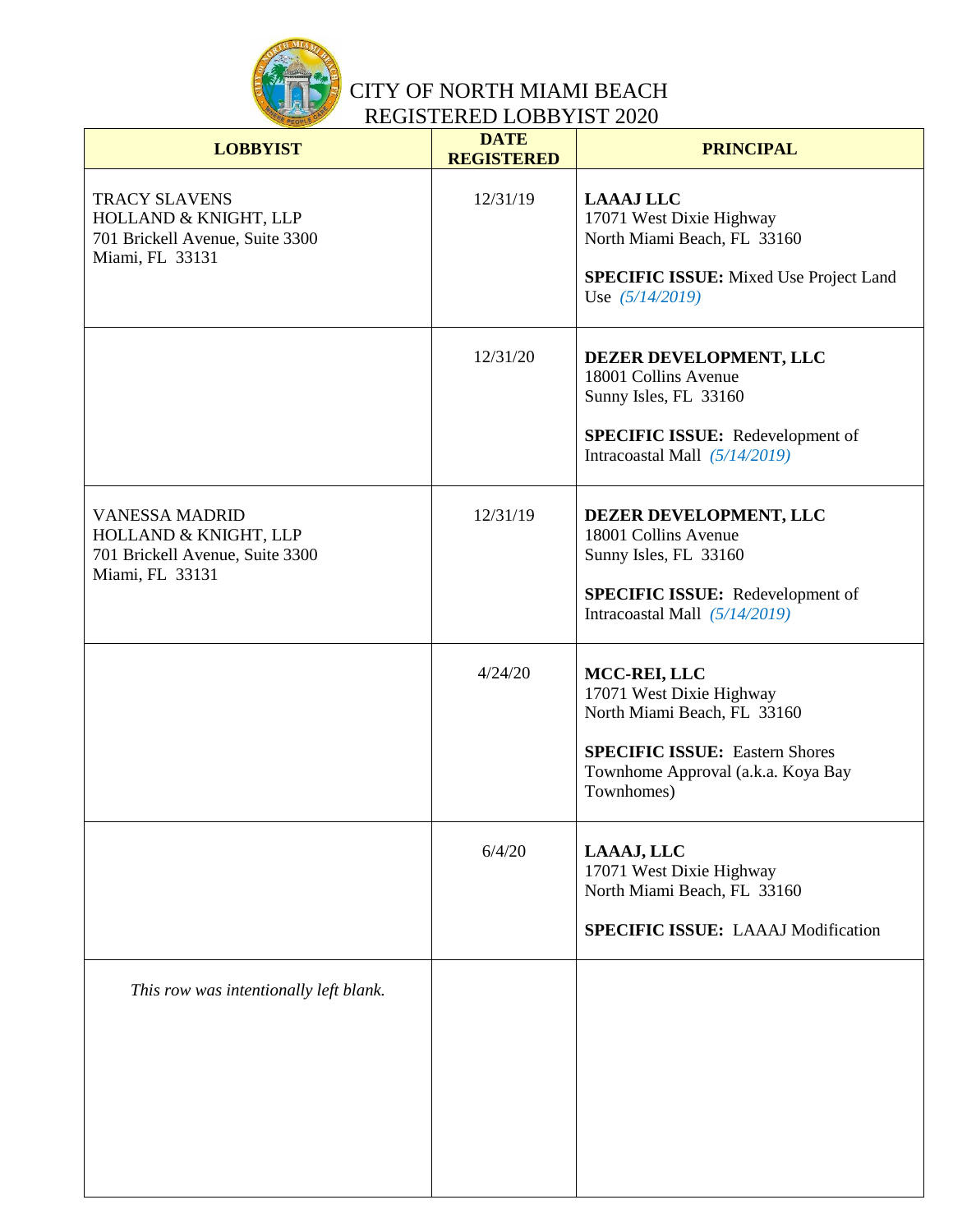

| <b>LOBBYIST</b>                                                                                         | <b>DATE</b><br><b>REGISTERED</b> | <b>PRINCIPAL</b>                                                                                                                                                                      |
|---------------------------------------------------------------------------------------------------------|----------------------------------|---------------------------------------------------------------------------------------------------------------------------------------------------------------------------------------|
| <b>KELLY MALLETTE</b><br>RONALD L. BOOK, P.A.<br>18851 NE 29th Avenue, Suite 1010<br>Aventura, FL 33180 | 1/3/20                           | <b>DEZER DEVELOPMENT</b><br>18001 Collins Avenue, 31 <sup>st</sup> Floor<br>Sunny Isles Beach, FL 33160<br><b>SPECIFIC ISSUE:</b> Redevelopment of<br>Intracoastal Mall (7/26/2019)   |
|                                                                                                         | 1/3/20                           | PRESTIGE MOTOR CAR IMPORTS, LLC<br>14800 Biscayne Blvd.<br>North Miami Beach, FL 33181<br><b>SPECIFIC ISSUE: General</b><br><b>Business/Automobile Dealer Issues</b>                  |
|                                                                                                         | 1/3/20                           | <b>DEZER DEVELOPMENT</b><br>18001 Collins Avenue, 31 <sup>st</sup> Floor<br>Sunny Isles Beach, FL 33160<br><b>SPECIFIC ISSUE:</b> Redevelopment of<br>Intracoastal Mall (7/26/2019)   |
| RONALD L. BOOK<br>RONALD L. BOOK, P.A.<br>18851 NE 29th Avenue, Suite 1010<br>Aventura, FL 33180        | 1/3/20                           | 7-ELEVEN<br>800 Trafalgar Court, Suite 360<br>Maitland, FL 32751<br><b>SPECIFIC ISSUE: Retail Store</b>                                                                               |
|                                                                                                         | 1/3/20                           | PRESTIGE MOTOR CAR IMPORTS, LLC<br>14800 Biscayne Blvd.<br>North Miami Beach, FL 33181<br><b>SPECIFIC ISSUE: General</b><br><b>Business/Automobile Dealer Issues</b>                  |
|                                                                                                         | 1/3/20                           | <b>DEZER DEVELOPMENT</b><br>18001 Collins Avenue, 31 <sup>st</sup> Floor<br>Sunny Isles Beach, FL 33160<br><b>SPECIFIC ISSUE:</b> Redevelopment of<br>Intracoastal Mall $(7/26/2019)$ |
| This row was intentionally left blank.                                                                  |                                  |                                                                                                                                                                                       |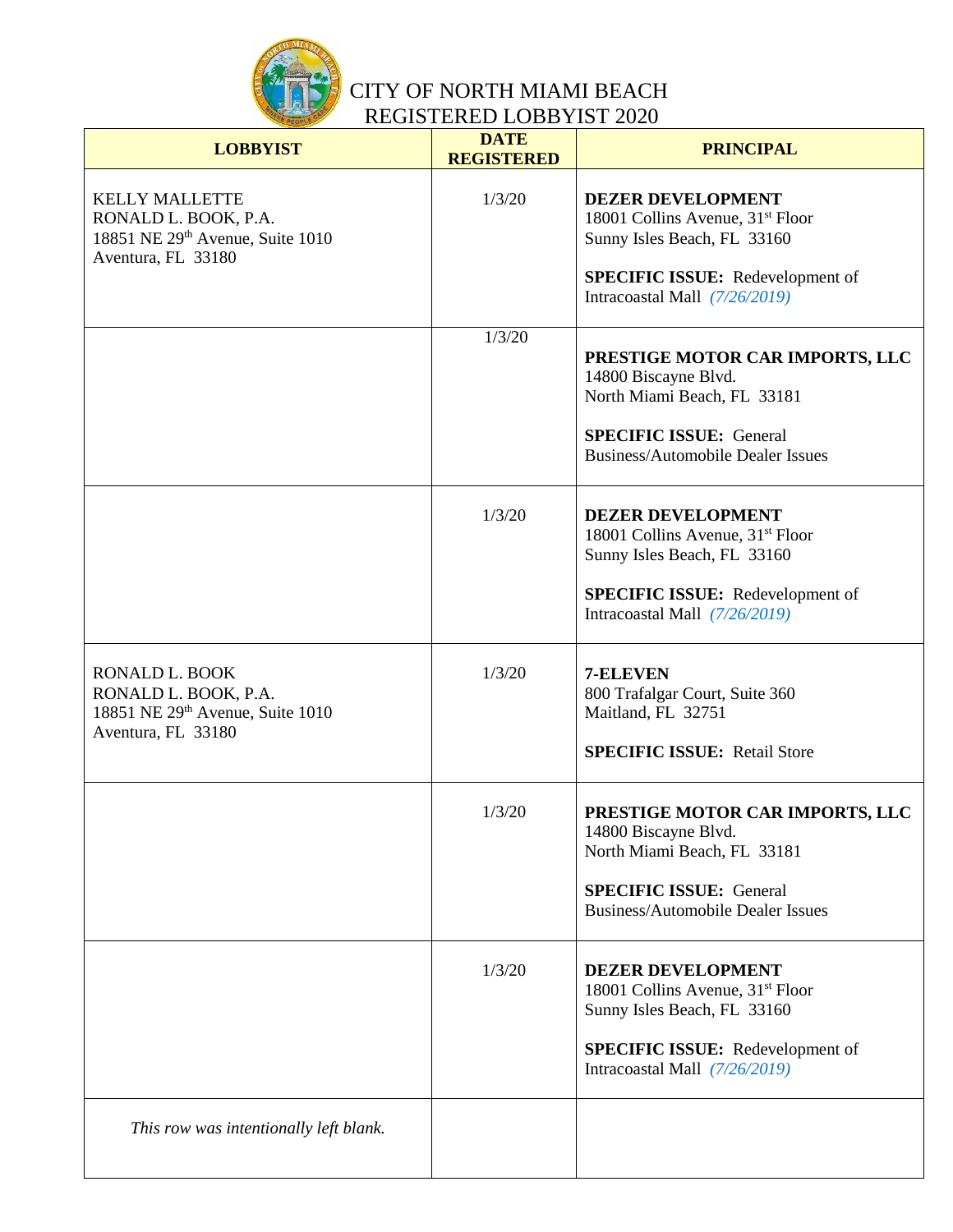

| <b>LOBBYIST</b>                                                                                                                    | <b>DATE</b><br><b>REGISTERED</b> | <b>PRINCIPAL</b>                                                                                                                                                                                                                                                                           |
|------------------------------------------------------------------------------------------------------------------------------------|----------------------------------|--------------------------------------------------------------------------------------------------------------------------------------------------------------------------------------------------------------------------------------------------------------------------------------------|
| <b>RANA G. BROWN</b><br>RONALD L. BOOK, P.A.<br>18851 NE 29th Avenue, Suite 1010<br>Aventura, FL 33180                             | 1/3/20                           | 7-ELEVEN<br>800 Trafalgar Court, Suite 360<br>Maitland, FL 32751<br><b>SPECIFIC ISSUE: Retail Store</b>                                                                                                                                                                                    |
| <b>JEFFREY BERCOW</b><br><b>BERCOW RADELL FERNANDEZ</b><br>& LARKIN, PLL<br>200 South Biscayne Blvd., Suite 850<br>Miami, FL 33131 | 1/3/20                           | <b>BIZZI &amp; PARTNERS DEVELOPMENT</b><br>55 East 59th Street, 24th Floor<br>New York, NY 10022<br><b>SPECIFIC ISSUE:</b> Land Use, Zoning &<br>Permitting Matter For 2101-2151 NE 163rd<br>Street, North Miami Beach, Florida (4/22/19)                                                  |
|                                                                                                                                    | 1/3/20                           | DIXIE INVEASTMENTS AND REALTY,<br>LLC AND ROE DIXIE, LLC<br>571 West 183rd Street<br>New York, NY 10033<br><b>SPECIFIC ISSUE:</b> Land Use, Zoning And<br>Permitting For 17400 West Dixie Hwy, North<br>Miami Beach $(7/25/19)$                                                            |
|                                                                                                                                    | 1/10/20                          | <b>TORAS EMES DEVELOPMENT</b><br>COMPANY, INC.<br>1051 North Miami Beach Blvd.<br>North Miami Beach, FL 33162<br><b>SPECIFIC ISSUE:</b> Land Use, Zoning and<br>Permitting For 1099 NE 164 <sup>th</sup> Street and 16415<br>NE 11 <sup>th</sup> Avenue, North Miami Beach, FL<br>(8/6/19) |
|                                                                                                                                    | 5/14/20                          | <b>CEO CONTRACT</b><br>340 Jefferson Avenue<br>New Castle, DE 19720<br><b>SPECIFIC ISSUE:</b> Development Approvals<br>for the Property Located at 16300 NE 19th<br>Avenue, North Miami Beach                                                                                              |
| This row was intentionally left blank.                                                                                             |                                  |                                                                                                                                                                                                                                                                                            |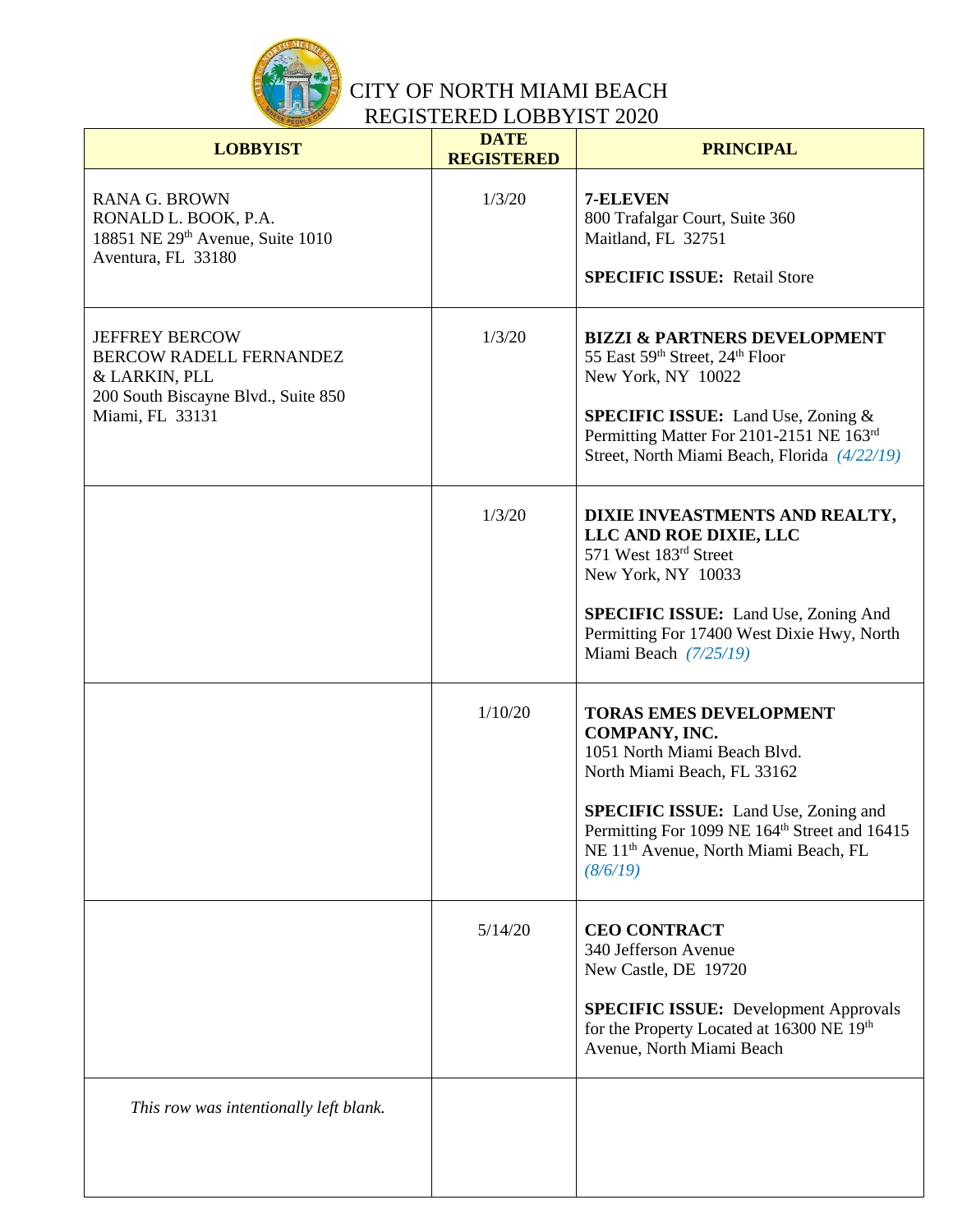

| <b>LOBBYIST</b>                                                                                            | <b>DATE</b><br><b>REGISTERED</b> | <b>PRINCIPAL</b>                                                                                                                                                          |
|------------------------------------------------------------------------------------------------------------|----------------------------------|---------------------------------------------------------------------------------------------------------------------------------------------------------------------------|
| <b>GREGORY FONTELA</b><br>BERCOW RADELL FERNANDEZ<br>& LARKIN, PLLC<br>200 South Biscayne Blvd., Suite 850 | 1/3/20                           | <b>BIZZI &amp; PARTNERS DEVELOPMENT</b><br>55 East 59th Street, 24th Floor<br>New York, NY 10022                                                                          |
| Miami, FL 33131                                                                                            |                                  | <b>SPECIFIC ISSUE:</b> Land Use, Zoning &<br>Permitting Matter For 2101-2151 NE 163rd<br>Street, North Miami Beach, Florida (4/22/19)                                     |
|                                                                                                            | 1/3/20                           | DIXIE INVEASTMENTS AND REALTY,<br>LLC AND ROE DIXIE, LLC<br>571 West 183rd Street<br>New York, NY 10033                                                                   |
|                                                                                                            |                                  | <b>SPECIFIC ISSUE:</b> Land Use, Zoning And<br>Permitting For 17400 West Dixie Hwy, North<br>Miami Beach $(7/25/19)$                                                      |
|                                                                                                            | 1/10/20                          | <b>TORAS EMES DEVELOPMENT</b><br>COMPANY, INC.<br>1051 North Miami Beach Blvd.<br>North Miami Beach, FL 33162                                                             |
|                                                                                                            |                                  | <b>SPECIFIC ISSUE:</b> Land Use, Zoning and<br>Permitting For 1099 NE 164 <sup>th</sup> Street and 16415<br>NE 11 <sup>th</sup> Avenue, North Miami Beach, FL<br>(8/6/19) |
|                                                                                                            | 5/14/20                          | <b>CEO CONTRACT</b><br>340 Jefferson Avenue<br>New Castle, DE 19720                                                                                                       |
|                                                                                                            |                                  | <b>SPECIFIC ISSUE:</b> Development Approvals<br>for the Property Located at 16300 NE 19th<br>Avenue, North Miami Beach                                                    |
| This row was intentionally left blank.                                                                     |                                  |                                                                                                                                                                           |
|                                                                                                            |                                  |                                                                                                                                                                           |
|                                                                                                            |                                  |                                                                                                                                                                           |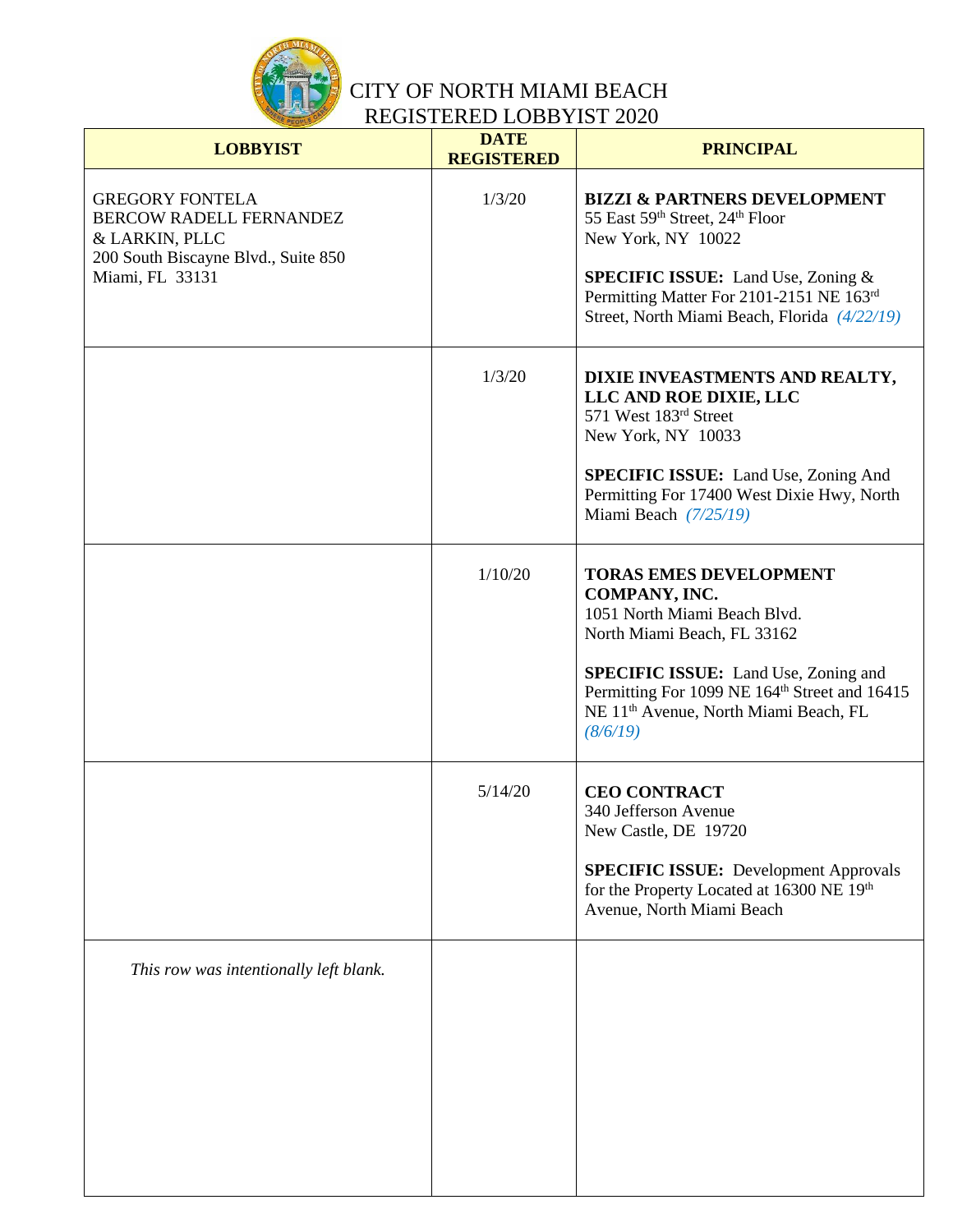

| <b>LOBBYIST</b>                                                                                                          | <b>DATE</b><br><b>REGISTERED</b> | <b>PRINCIPAL</b>                                                                                                                                                          |
|--------------------------------------------------------------------------------------------------------------------------|----------------------------------|---------------------------------------------------------------------------------------------------------------------------------------------------------------------------|
| MITCHELL H. EDELSTEIN<br>STRATEGIC CAMPAIGN<br>CONSULTANTS, INC.<br>7524 Adventure Avenue<br>North Bay Village, FL 33141 | 1/9/20                           | <b>BIZZI &amp; PARTNERS DEVELOPMENT</b><br>55 East 59th Street, 24th Floor<br>New York, NY 10022<br><b>SPECIFIC ISSUE:</b> Land Use, Zoning &                             |
|                                                                                                                          |                                  | Permitting Matter For 2101-2151 NE 163rd<br>Street, North Miami Beach, Florida (5/16/19)                                                                                  |
|                                                                                                                          | 1/9/20                           | DIXIE INVEASTMENTS AND REALTY,<br>LLC AND ROE DIXIE, LLC<br>571 West 183rd Street<br>New York, NY 10033                                                                   |
|                                                                                                                          |                                  | <b>SPECIFIC ISSUE:</b> Land Use, Zoning And<br>Permitting For 17400 West Dixie Hwy, North<br>Miami Beach $(7/25/19)$                                                      |
|                                                                                                                          | 1/9/20                           | <b>TORAS EMES DEVELOPMENT</b><br>COMPANY, INC.<br>1051 North. Miami Beach Blvd.<br>North Miami Beach, FL 33162                                                            |
|                                                                                                                          |                                  | <b>SPECIFIC ISSUE:</b> Land Use, Zoning and<br>Permitting For 1099 NE 164 <sup>th</sup> Street and 16415<br>NE 11 <sup>th</sup> Avenue, North Miami Beach, FL<br>(8/6/19) |
|                                                                                                                          | 2/10/20                          | <b>PLATINUM SOUTH</b><br>2355 NE 163rd Street<br>North Miami Beach, FL 33160                                                                                              |
|                                                                                                                          |                                  | <b>SPECIFIC ISSSUE:</b> General Representation<br>Of Client And After Hours License (1/9/19)                                                                              |
|                                                                                                                          | 8/7/20                           | <b>CEO CONTRACT</b><br>340 Jefferson Avenue<br>New Castle, DE 19720                                                                                                       |
|                                                                                                                          |                                  | <b>SPECIFIC ISSUE:</b> Development Approvals<br>For The Property Located At 16300 NE 19th<br>Avenue, North Miami Beach                                                    |
| This row was intentionally left blank.                                                                                   |                                  |                                                                                                                                                                           |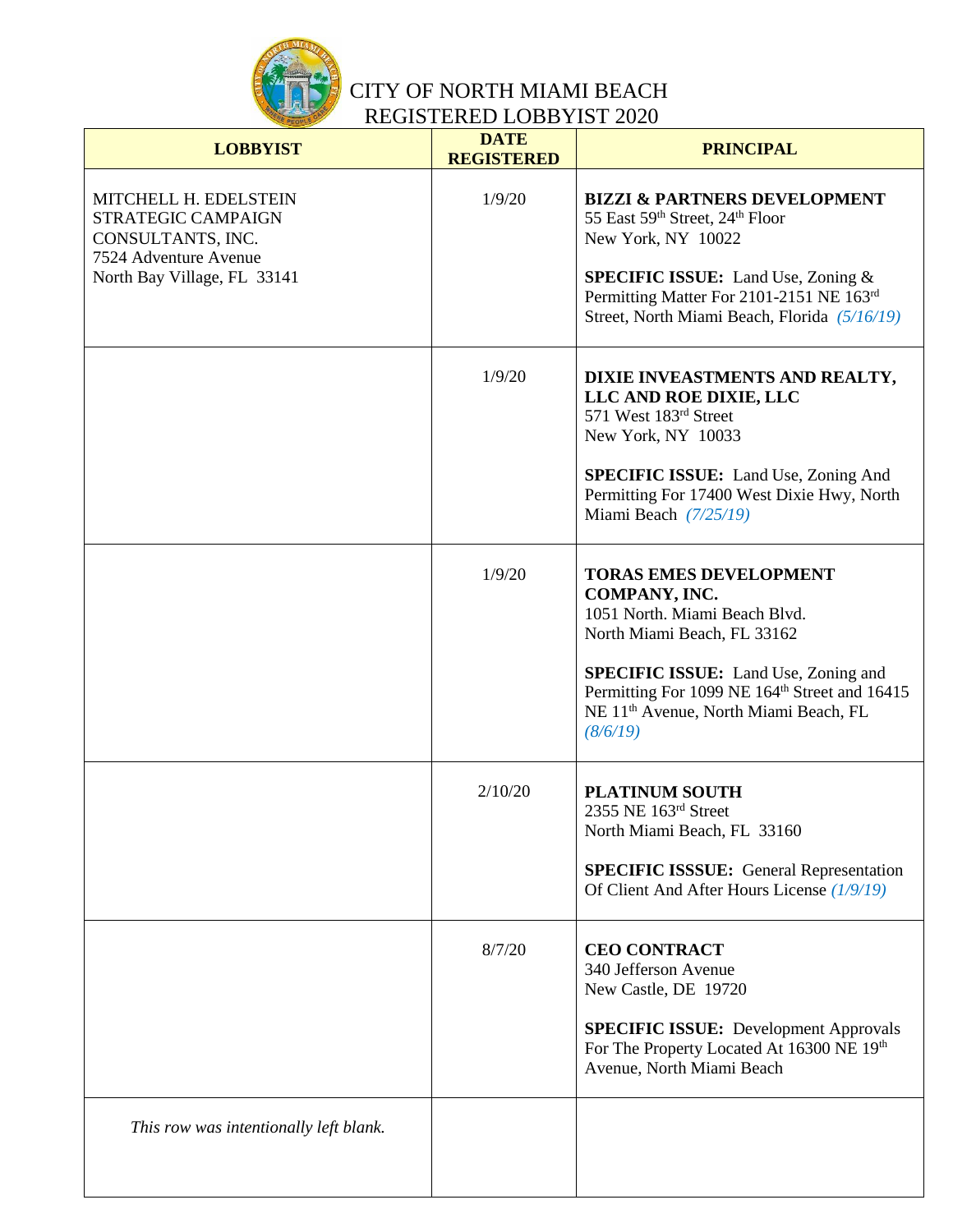

| <b>LOBBYIST</b>                                                                                                                         | <b>DATE</b><br><b>REGISTERED</b> | <b>PRINCIPAL</b>                                                                                                                                                                                                                                                                           |
|-----------------------------------------------------------------------------------------------------------------------------------------|----------------------------------|--------------------------------------------------------------------------------------------------------------------------------------------------------------------------------------------------------------------------------------------------------------------------------------------|
| <b>MATTHEW AMSTER</b><br><b>BERCOW RADELL FERNANDEZ &amp;</b><br>LARKIN, PLLC<br>200 South Biscayne Blvd., Suite 850<br>Miami, FL 33131 | 1/10/20                          | <b>TORAS EMES DEVELOPMENT</b><br>COMPANY, INC.<br>1051 North Miami Beach Blvd.<br>North Miami Beach, FL 33162<br><b>SPECIFIC ISSUE:</b> Land Use, Zoning and<br>Permitting For 1099 NE 164 <sup>th</sup> Street and 16415<br>NE 11 <sup>th</sup> Avenue, North Miami Beach, FL<br>(8/6/19) |
| <b>STEVEN DELLA SALLA</b><br><b>BIZZI &amp; PARTNERS DEVELOPMENT</b><br>55 East 59th Street, 24th Floor<br>New York, NY 10022           | 1/10/20                          | <b>BIZZI &amp; PARTNERS DEVELOPMENT</b><br>55 East 59th Street, 24th Floor<br>New York, NY 10022<br><b>SPECIFIC ISSUE:</b> Land Use, Zoning &<br>Permitting Matter For 2101-2151 NE 163rd<br>Street, North Miami Beach, Florida (7/30/19)                                                  |
| <b>VICTOR YUE</b><br>DORSKY + YUE INTERNATIONAL, LLC<br>101 NE 3rd Avenue, Suite 500<br>Fort Lauderdale, FL 33301                       | 1/10/20                          | <b>BIZZI &amp; PARTNERS DEVELOPMENT</b><br>55 East 59th Street, 24th Floor<br>New York, NY 10022<br><b>SPECIFIC ISSUE:</b> Land Use, Zoning &<br>Permitting Matter For 2101-2151 NE 163rd<br>Street, North Miami Beach, Florida                                                            |
| This row was intentionally left blank.                                                                                                  |                                  |                                                                                                                                                                                                                                                                                            |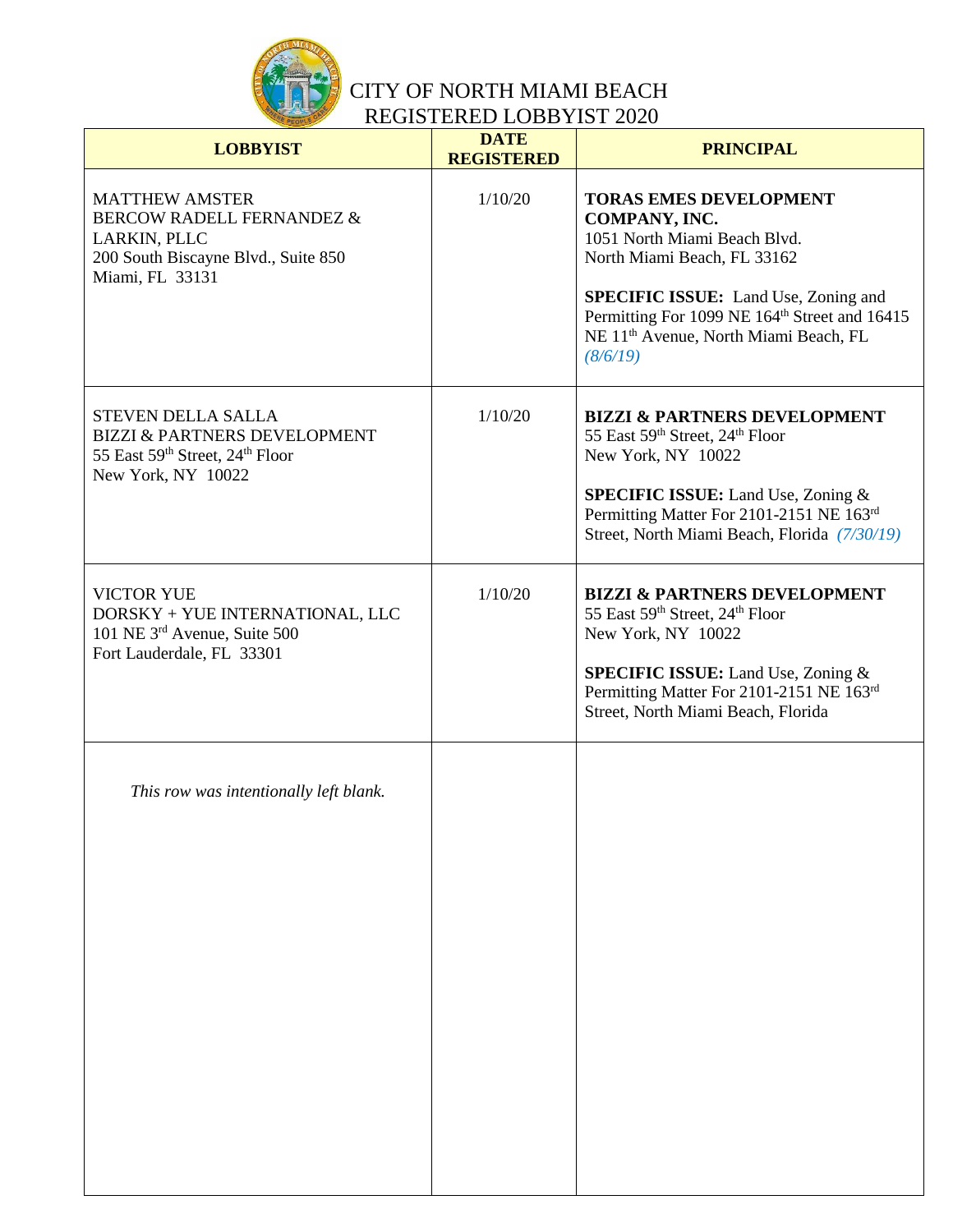

| <b>LOBBYIST</b>                                                                                                          | <b>DATE</b><br><b>REGISTERED</b> | <b>PRINCIPAL</b>                                                                                                                                                                                                                                                        |
|--------------------------------------------------------------------------------------------------------------------------|----------------------------------|-------------------------------------------------------------------------------------------------------------------------------------------------------------------------------------------------------------------------------------------------------------------------|
| MICHAEL J. SNYDER<br>MICHAEL J. SNYDER &<br>ASSOCIATES, P.A.<br>4000 Hollywood Blvd., Suite 455-S<br>Hollywood, FL 33021 | 1/17/20                          | SKY LAKE SYNAGOGUE, INC.<br><b>A Florida Not For Profit Corporation</b><br>c/o EDUARDO NIKOLAYIEVSKY<br>1850 NE 183rd Street<br>North Miami Beach, FL 33179<br><b>SPECIFIC ISSUE:</b> Rezoning of Property;<br>Unity of Title; Possible Site Plan Approval<br>(2/5/19)  |
|                                                                                                                          | 1/17/20                          | <b>JOSE GABRIEL OLEKSNIANSKY</b><br>3261 NE 165 <sup>th</sup> Street<br>North Miami Beach, FL 33160<br><b>SPECIFIC ISSUE:</b> Possible Variance For<br><b>Construction Of Backyard Deck</b>                                                                             |
|                                                                                                                          | 4/29/20                          | R-GEM, LLC, a FLORIDA LIMITED<br><b>LIABILITY COMPANY</b><br>1100 NE 163rd Street, 2nd Floor<br>North Miami Beach, FL 33162<br><b>SPECIFIC ISSUE:</b> To Finalize Matter for R-<br>GEM, LLC with City and for Client to Receive<br>Monies Due Under the Grant Agreement |
| <b>JAVIER L. VAZQUEZ</b><br><b>BERGER SINGERMAN LLP</b><br>1450 Brickell Avenue, Suite 1900<br>Miami, FL 33131           | 1/21/20                          | <b>ECHAD HOLDINGS</b><br>930 NE 176th Street<br>North Miami Beach, FL 33162<br><b>SPECIFIC ISSUE:</b> Proposed Mixed Use<br>Development                                                                                                                                 |
|                                                                                                                          | 1/21/20                          | <b>CK PRIVE GROUP 1800, LLC</b><br>1200 Brickell Avenue, Suite 1200<br>Miami, FL 33131<br><b>SPECIFIC ISSUE:</b> Proposed Modifications to<br><b>Uptown Biscayne Project</b>                                                                                            |
| This row was intentionally left blank.                                                                                   |                                  |                                                                                                                                                                                                                                                                         |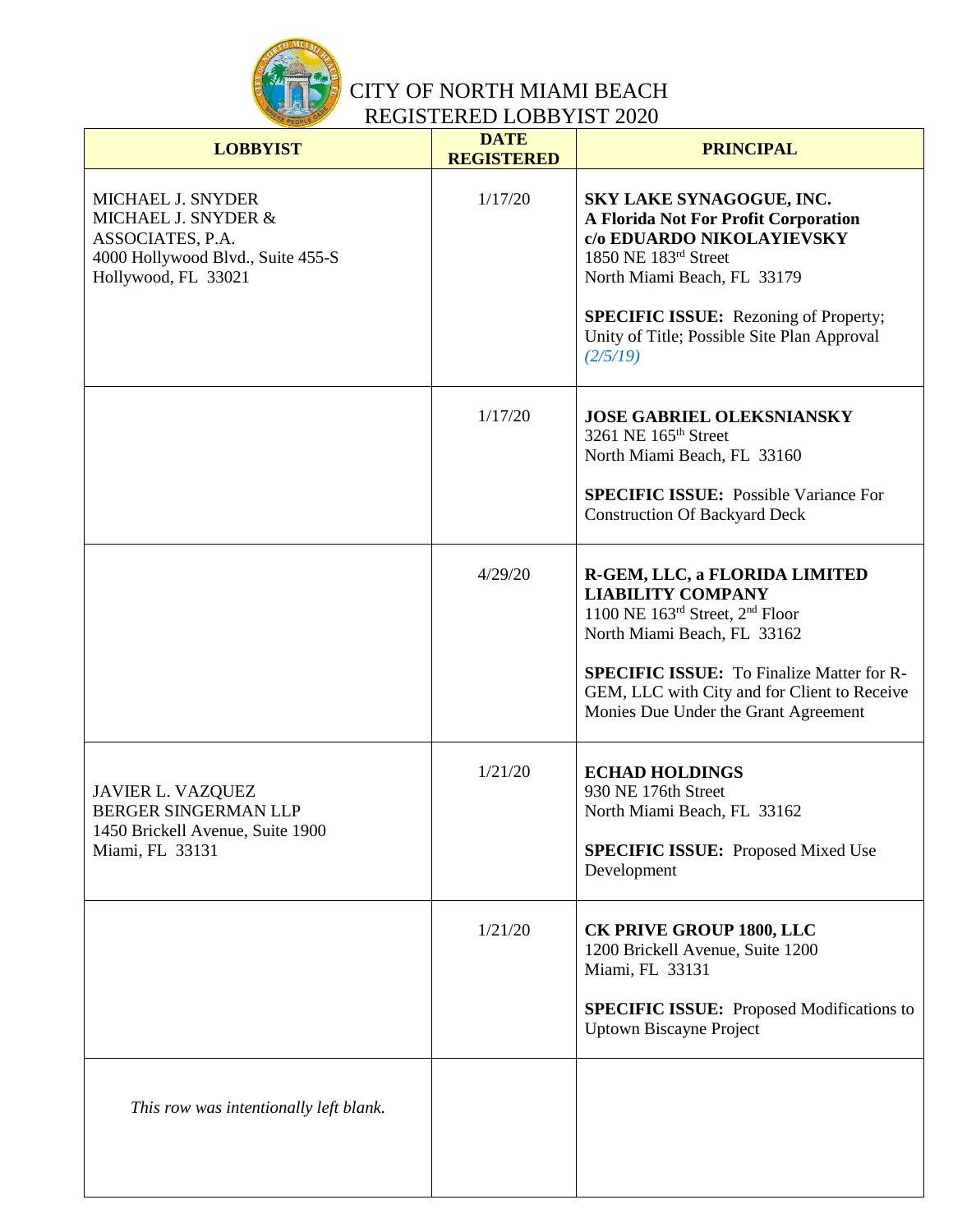

| <b>LOBBYIST</b>                                                                                                                       | <b>DATE</b><br><b>REGISTERED</b> | <b>PRINCIPAL</b>                                                                                                                                                                                                                                                |
|---------------------------------------------------------------------------------------------------------------------------------------|----------------------------------|-----------------------------------------------------------------------------------------------------------------------------------------------------------------------------------------------------------------------------------------------------------------|
| THOMAS H. ROBERTSON<br><b>BERCOW RADELL FERNANDEZ &amp;</b><br>LARKIN, PLLC<br>200 South Biscayne Blvd., Suite 850<br>Miami, FL 33131 | 1/27/20                          | <b>ECS BUSINESS SERVICES</b><br>5050 Biscayne Blvd., Suite 201<br>Miami, FL 33137<br>SPECIFIC ISSUE: City Of North Miami<br><b>Beach Water Restriction Charges</b>                                                                                              |
| LYNN M. DANNHEISSER<br>LYNN M. DANNHEISSER, LLC<br>3152 Gifford Lane<br>Miami, FL 33133                                               | 1/28/20                          | <b>MARBY DEVELOPMENT, LLC</b><br>21188 West Dixie Highway<br>Miami, FL 33180<br><b>SPECIFIC ISSUE:</b><br>Site Plan Approval 1904 NE 167th Street                                                                                                               |
| <b>DANIEL P. SPARKS</b><br><b>TRULIEVE</b><br>3494 Martin Hurst Road<br>Tallahassee, FL 32313                                         | 1/28/20                          | <b>ERIC POWERS</b><br>3494 Martin Hurst Road<br>Tallahassee, FL 32313<br><b>SPECIFIC ISSUE:</b> Conditional Use<br>Application                                                                                                                                  |
| ZEV (LUCAS) B. ROTH<br>YESHIVA TORAS CHAIM TORES EMES<br>1025 NE Miami Gardens Drive<br>North Miami Beach, FL 33179                   | 1/30/20                          | <b>TORAS EMES DEVELOPMENT</b><br>COMPANY, INC.<br>1051 North Miami Beach Blvd<br>North Miami Beach, FL 33162<br><b>SPECIFIC ISSUE:</b> Land Use, Zoning And<br>Permitting For 1099 NE 164 Street And 16415<br>NE 11 <sup>th</sup> Avenue, North Miami Beach, FL |
| <b>ALAN S. MACKEN</b><br>MACKEN COMPANIES, INC.<br>17071 West Dixie Highway<br>North Miami Beach, FL 33160                            | 2/5/20                           | <b>ALAN S. MACKEN</b><br>17071 West Dixie Highway<br>North Miami Beach, FL 33160<br><b>SPECIFIC ISSUE:</b> Eastern Shores Town<br>Home Approval                                                                                                                 |
|                                                                                                                                       | 6/29/2020                        | LAAAJ, LLC<br>17071 West Dixie Highway<br>North Miami Beach, FL 33160<br><b>SPECIFIC ISSUE: 5 Park Site Plan</b><br>Modification                                                                                                                                |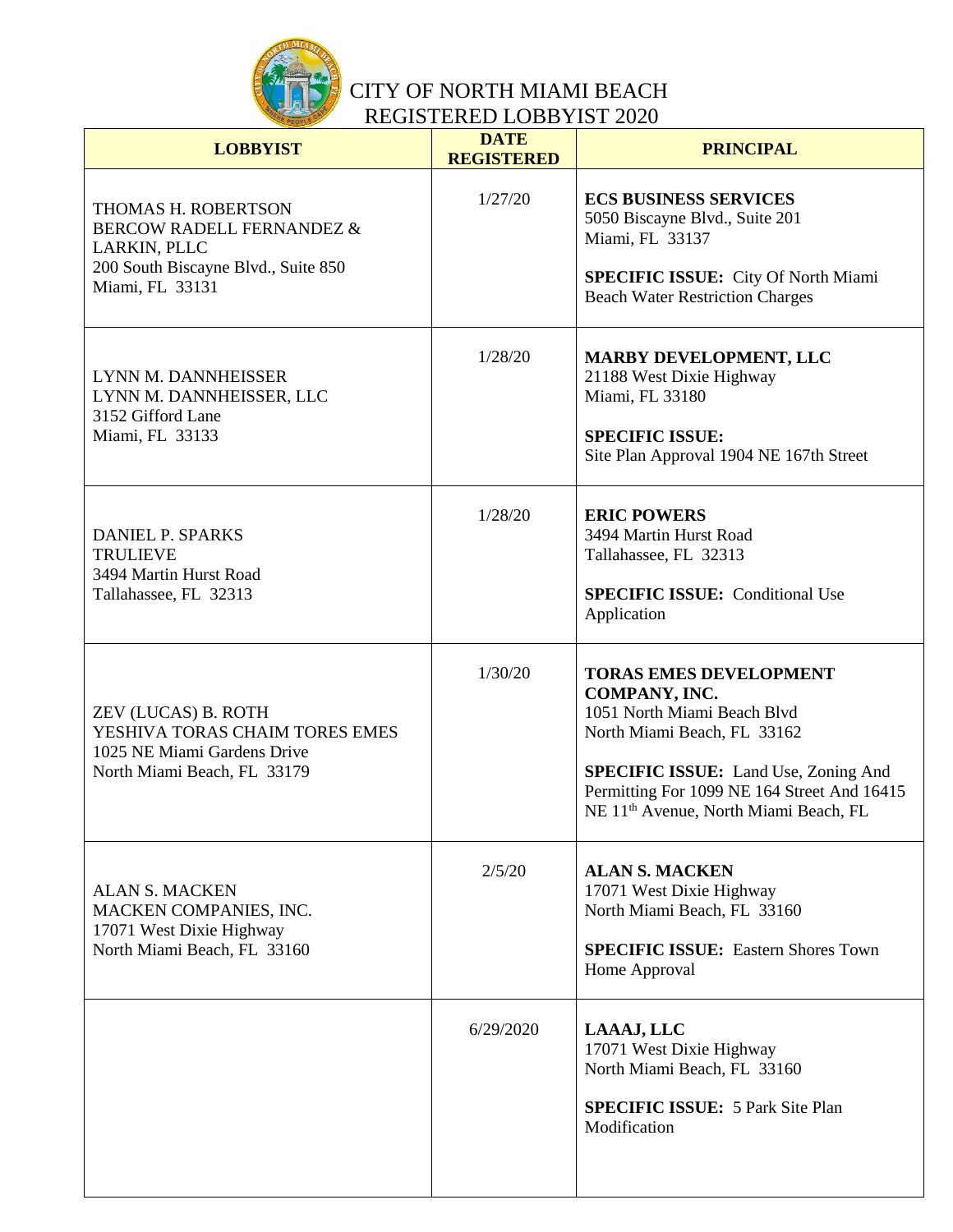

| <b>LOBBYIST</b>                                                                                                               | <b>DATE</b><br><b>REGISTERED</b> | <b>PRINCIPAL</b>                                                                                                                                                                                              |
|-------------------------------------------------------------------------------------------------------------------------------|----------------------------------|---------------------------------------------------------------------------------------------------------------------------------------------------------------------------------------------------------------|
| MONTE I. GREENBERG<br>MACKEN COMPANIES, INC.<br>17071 West Dixie Highway<br>North Miami Beach, FL 33160                       | 2/5/20                           | <b>ALAN S. MACKEN</b><br>17071 West Dixie Highway<br>North Miami Beach, FL 33160<br><b>SPECIFIC ISSUE:</b> Eastern Shores Town<br>Home Approval                                                               |
|                                                                                                                               | 6/29/20                          | LAAAJ, LLC<br>17071 West Dixie Highway<br>North Miami Beach, FL 33160<br><b>SPECIFIC ISSUE: 5 Park Site Plan</b><br>Modification                                                                              |
| DAMIAN E. THOMASON<br>D.E.T. STRATEGIC SONSULTANTS, LLC<br>1591 Passion Vine Circle<br>Weston, FL 33326                       | 2/7/20                           | <b>GRESHAM, SMITH AND PARTNERS</b><br>Two Alhambra Plaza, Suite 1200<br>Coral Gables, FL 33134<br><b>SPECIFIC ISSUE:</b> Plat Processing For<br>Jackson Hospital Plat                                         |
| <b>JORGE L. NAVARRO</b><br>GREENERG TRAURIG, P.A.<br>333 SE 2 <sup>nd</sup> Avenue, 44 <sup>th</sup> Floor<br>Miami, FL 33131 | 2/21/20                          | THE ESTATE COMPANIES<br>6201 SW 70 <sup>th</sup> Street<br>South Miami, FL 33143<br><b>SPECIFIC ISSUE:</b> Modification of<br>Development Approvals for 16395 Biscayne<br>Boulevard (Resolution No. R2015-09) |
|                                                                                                                               | 3/4/20                           | <b>BISCAYNE COVE, LLC</b><br>10 NW 42 <sup>nd</sup> Avenue, Suite 700<br>Miami, FL 33126<br><b>SPECIFIC ISSUE:</b> Modification Of<br><b>Development Approvals</b>                                            |
| This row was intentionally left blank.                                                                                        |                                  |                                                                                                                                                                                                               |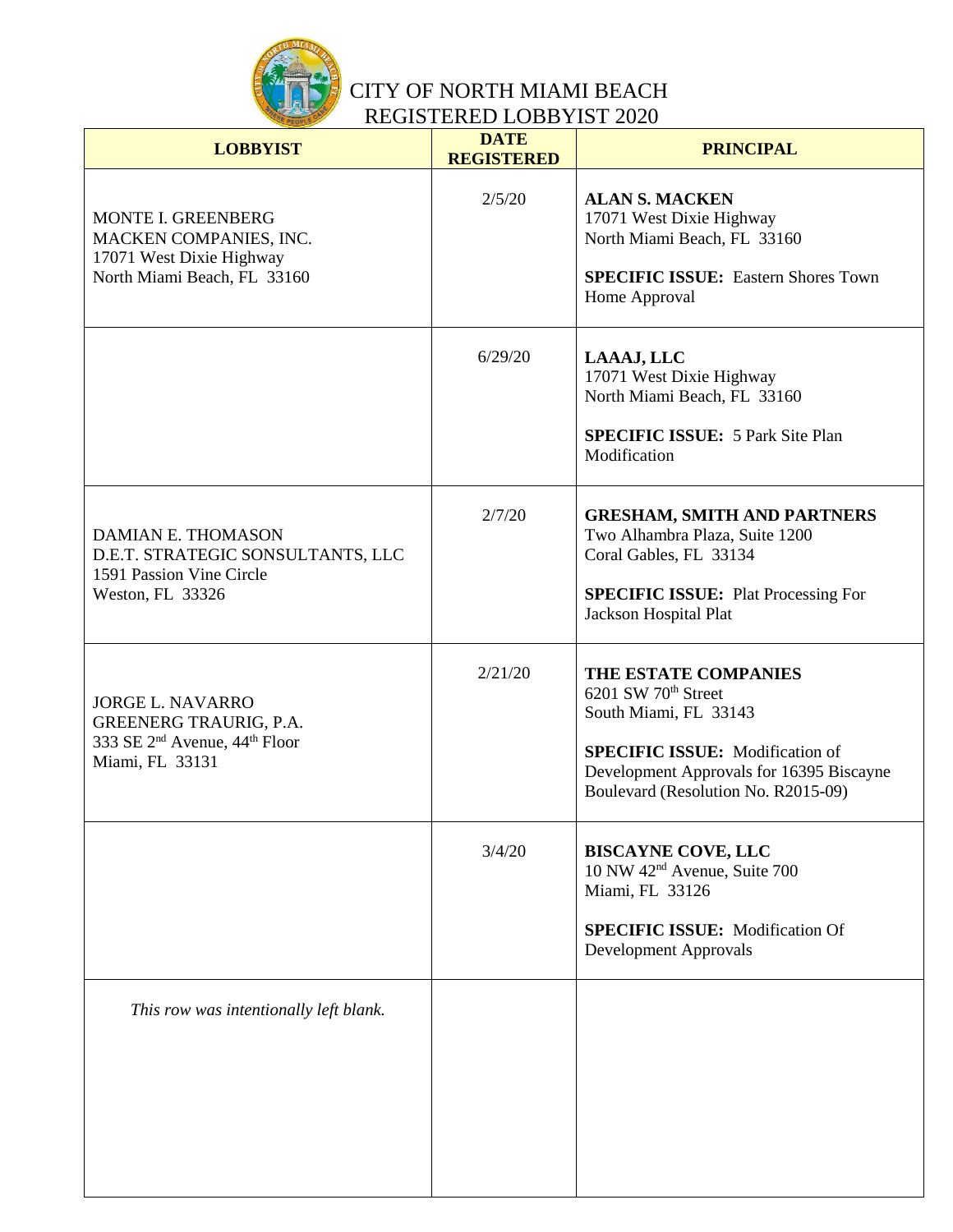

| <b>LOBBYIST</b>                                                                                                                 | <b>DATE</b><br><b>REGISTERED</b> | <b>PRINCIPAL</b>                                                                                                                                                                                              |
|---------------------------------------------------------------------------------------------------------------------------------|----------------------------------|---------------------------------------------------------------------------------------------------------------------------------------------------------------------------------------------------------------|
| ETHAN B. WASSERMAN<br><b>GREENERG TRAURIG, P.A.</b><br>333 SE 2 <sup>nd</sup> Avenue, 44 <sup>th</sup> Floor<br>Miami, FL 33131 | 2/21/20                          | THE ESTATE COMPANIES<br>6201 SW 70 <sup>th</sup> Street<br>South Miami, FL 33143<br><b>SPECIFIC ISSUE:</b> Modification of<br>Development Approvals for 16395 Biscayne<br>Boulevard (Resolution No. R2015-09) |
|                                                                                                                                 | 3/4/20                           | <b>BISCAYNE COVE, LLC</b><br>10 NW 42 <sup>nd</sup> Avenue, Suite 700<br>Miami, FL 33126<br><b>SPECIFIC ISSUE:</b> Modification Of<br><b>Development Approvals</b>                                            |
|                                                                                                                                 | 8/21/20                          | MCRT INVESTMENTS, LLC<br>777 Yamato Road, Suite 401<br>Boca Raton, FL 33431<br><b>SPECIFIC ISSUE:</b> Site Plan Development at<br>2775 Sunny Isles Blvd.                                                      |
| RICHARD A. GOLDEN<br>KRAMER, GOLDEN & BROOK, P.A.<br>12000 Biscayne Blvd., Suite 303<br>Miami, FL 33181                         | 2/26/20                          | ARCH CREEK ANIMAL CLINIC, LLC<br>15330-15346 West Dixie Highway<br>North Miami Beach, FL 33162<br><b>SPECIFIC ISSUE:</b> Variance For Above Real<br>Property                                                  |
| <b>DURANTE W. DONALD</b><br>RANDALL STOFFT ARCHITECTS<br>42 North Swinton Avenue, Suite #1<br>Delray Beach, FL 33437            | 2/27/20                          | MCC-REI, LLC<br>17071 West Dixie Highway<br>North Miami Beach, FL 33160<br><b>SPECIFIC ISSUE: Eastern Shores</b><br>Townhome Approval (a.k.a. Koya Bay<br>Townhomes)                                          |
| <b>JOVANY CHEDIAK</b><br><b>ENEA GARDEN DESIGN</b><br>7500 NE 4 <sup>th</sup> Court, Studio 104<br>Miami, FL 33138              | 3/4/20                           | <b>DEZER DEVELOPMENT</b><br>18001 Collins Avenue, 31 <sup>st</sup> Floor<br>Sunny Isles Beach, FL 33160<br><b>SPECIFIC ISSUE:</b> Redevelopment of<br>Intracoastal Mall                                       |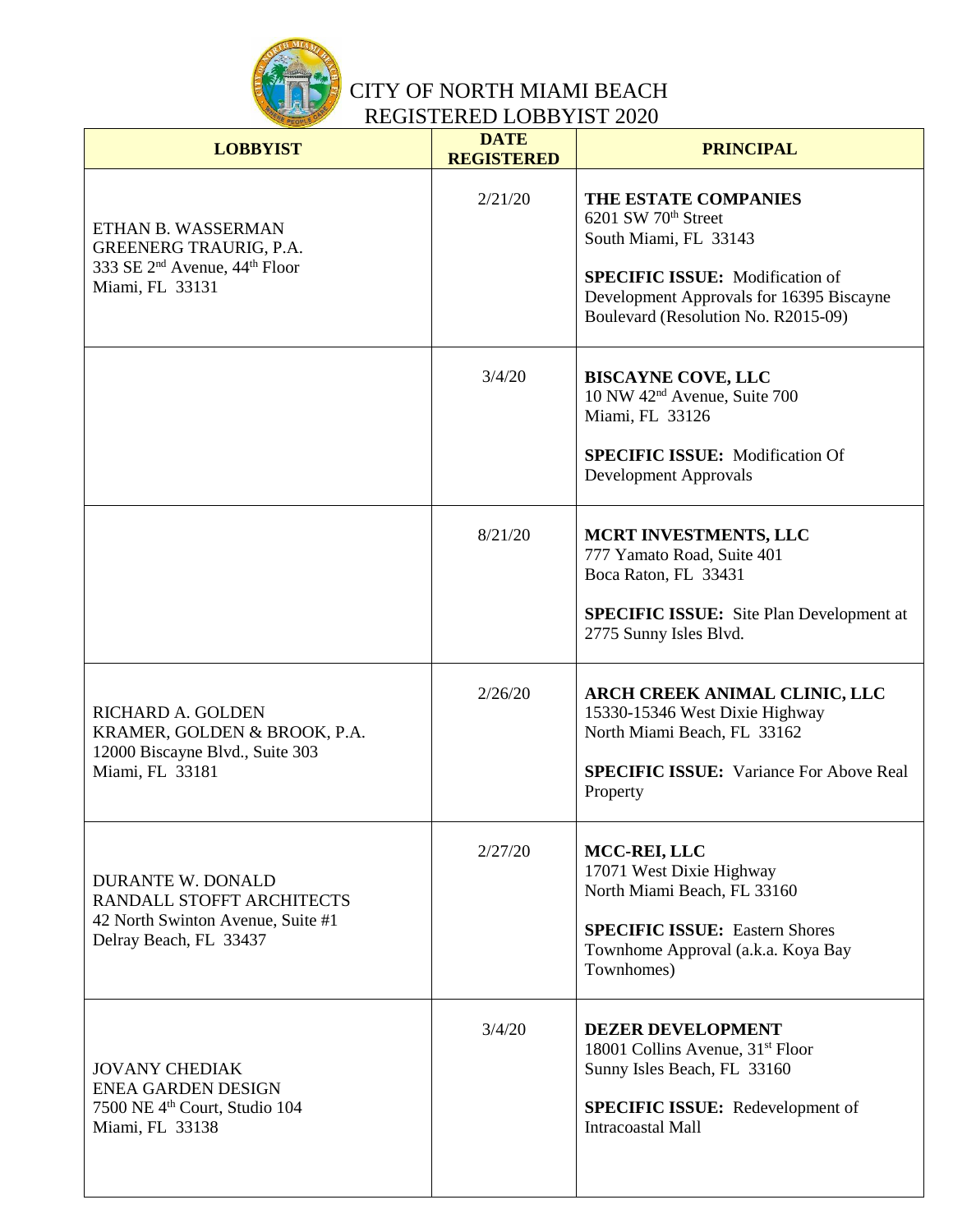

| <b>LOBBYIST</b>                                                                                                                                | <b>DATE</b><br><b>REGISTERED</b> | <b>PRINCIPAL</b>                                                                                                                                                                                                    |
|------------------------------------------------------------------------------------------------------------------------------------------------|----------------------------------|---------------------------------------------------------------------------------------------------------------------------------------------------------------------------------------------------------------------|
| <b>SHERRY GONZALEZ</b><br><b>ENEA GARDENS DESIGN</b><br>7500 NE 4 <sup>th</sup> Court, Studio 104<br>Miami, FL 33138                           | 3/4/20                           | <b>DEZER DEVELOPMENT</b><br>18001 Collins Avenue, 31 <sup>st</sup> Floor<br>Sunny Isles Beach, FL 33160<br><b>SPECIFIC ISSUE:</b> Redevelopment of<br><b>Intracoastal Mall</b>                                      |
| <b>BRYAN HARRISON</b><br><b>ENEA GARDENS DESIGN</b><br>7500 NE 4 <sup>th</sup> Court, Studio 104<br>Miami, FL 33138                            | 3/4/20                           | <b>DEZER DEVELOPMENT</b><br>18001 Collins Avenue, 31 <sup>st</sup> Floor<br>Sunny Isles Beach, FL 33160<br><b>SPECIFIC ISSUE:</b> Redevelopment of<br><b>Intracoastal Mall</b>                                      |
| ALEX R. ALAMO<br>BECKER & POLIAKOFF, P.A.<br>121 Alhambra Plaza, 10th Floor<br>Coral Gables, FL 33134                                          | 3/9/20                           | <b>SHOTSPOTTER</b><br>7979 Gateway Blvd.<br>Newark, CA 94560<br><b>SPECIFIC ISSUE:</b> Gun Violence Detention                                                                                                       |
| <b>JOSE K. FUENTES</b><br>BECKER & POLIAKOFF, P.A.<br>121 Alhambra Plaza, 10 <sup>th</sup> Floor<br>Coral Gables, FL 33134                     | 3/9/20                           | <b>SHOTSPOTTER</b><br>7979 Gateway Blvd.<br>Newark, CA 94560<br><b>SPECIFIC ISSUE:</b> Gun Violence Detention                                                                                                       |
| <b>ANDREJ MICOVIC</b><br>BILZEN SUMBERG BAENA PRICE &<br>AXELROD, LLP<br>1450 Brickell Avenue, Suite 2300<br>Miami, FL 33131                   | 3/12/20                          | <b>CH2M HILL, INC (NOW KNOWN AS</b><br><b>JACOBS ENGINEERING GROUP)</b><br>3150 SW 38 <sup>th</sup> Avenue, Suite 700<br>Miami, FL 33146<br><b>SPECIFIC ISSUE: Contract Maintenance</b><br><b>Issues</b> $(2/7/18)$ |
| ALBERT E. DOTSON, JR.<br><b>BILZEN SUMBERG BAENA PRICE &amp;</b><br><b>AXELROD, LLP</b><br>1450 Brickell Avenue, Suite 2300<br>Miami, FL 33131 | 3/12/20                          | <b>CH2M HILL, INC (NOW KNOWN AS</b><br><b>JACOBS ENGINEERING GROUP)</b><br>3150 SW 38th Avenue, Suite 700<br>Miami, FL 33146<br><b>SPECIFIC ISSUE: Contract Maintenance</b><br><b>Issues</b> $(2/16/18)$            |
| This row was intentionally left blank.                                                                                                         |                                  |                                                                                                                                                                                                                     |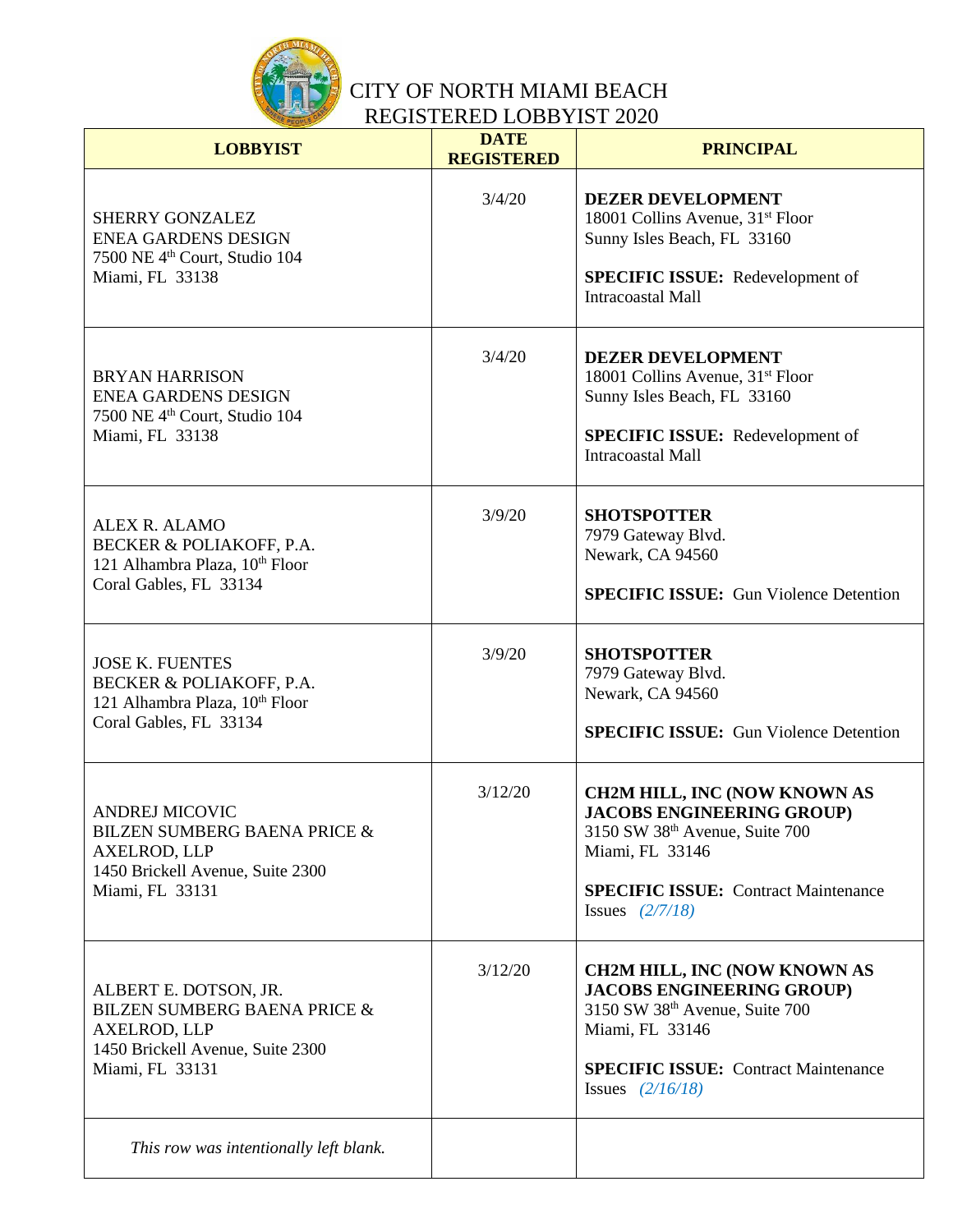

| <b>LOBBYIST</b>                                                                                                                             | <b>DATE</b><br><b>REGISTERED</b> | <b>PRINCIPAL</b>                                                                                                                                                                                                        |
|---------------------------------------------------------------------------------------------------------------------------------------------|----------------------------------|-------------------------------------------------------------------------------------------------------------------------------------------------------------------------------------------------------------------------|
| <b>ERIC SINGER</b><br><b>BILZEN SUMBERG BAENA PRICE &amp;</b><br><b>AXELROD, LLP</b><br>1450 Brickell Avenue, Suite 2300<br>Miami, FL 33131 | 3/12/20                          | <b>CH2M HILL, INC (NOW KNOWN AS</b><br><b>JACOBS ENGINEERING GROUP)</b><br>3150 SW 38th Avenue, Suite 700<br>Miami, FL 33146<br><b>SPECIFIC ISSUE: Contract Maintenance</b><br><b>Issues</b> $(2/16/18)$                |
| <b>DAISY FERNANDEZ</b><br>BERMELLO, AJAMIL & PARTNERS, INC.<br>2601 South Bayshore Drive, Suite 1000<br>Miami, FL 33133                     | 3/16/20                          | <b>WILLY A. BERMELLO</b><br>2601 South Bayshore Drive, Suite 1000<br>Miami, FL 33133<br><b>SPECIFIC ISSUE:</b> Project Located on NE<br>164 ST, & 19th Avenue                                                           |
| WILLY A. BERMELLO<br>2601 South Bayshore Drive, Suite 1000<br>Miami, FL 33133                                                               | 3/16/20                          | <b>WILLY A. BERMELLO</b><br>2601 South Bayshore Drive, Suite 1000<br>Miami, FL 33133<br>SPECIFIC ISSUE: Project Located on N.E.<br>$164^{\text{th}}$ ST, & $19^{\text{th}}$ Avenue                                      |
| <b>GRANT J. SMITH</b><br>STRATEGYSMITH, P.A.<br>401 East Las Olas Blvd., Suite 130-120<br>Fort Lauderdale, FL 33301                         | 4/28/20                          | THE HERTZ CORPORATION<br>8501 Williams Road<br>Estero, FL 33928<br><b>SPECIFIC ISSUE:</b> Conditional Use at 295<br>NE 167 <sup>th</sup> Street                                                                         |
| MICHAEL J. MARRERO<br>BERCOW RADELL FERNANDEZ LARKIN<br>& TAPANES, PLLC<br>200 South Biscayne Blvd., Suite 850<br>Miami, FL 33131           | 4/29/20                          | DIXIE INVESTMENTS AND REALTY,<br>LLC AND ROE DIXIE, LLC<br>571 West 183rd Street<br>New York, NY 10033<br><b>SPECIFIC ISSUE:</b> Land Use, Zoning, and<br>Permitting for 17400 West Dixie Highway,<br>North Miami Beach |
| <b>JASON P. NEAL</b><br>WASTE MANAGEMENT INC. OF FLORIDA<br>3401 NW 110 <sup>th</sup> Street<br>Miami, FL 33167                             | 5/22/20                          | <b>WASTE MANAGEMENT INC. OF</b><br><b>FLORIDA</b><br>3401 NW 110 <sup>th</sup> Street<br>Miami, FL 33167<br><b>SPECIFIC ISSUE:</b> Solid Waste & Recycling                                                              |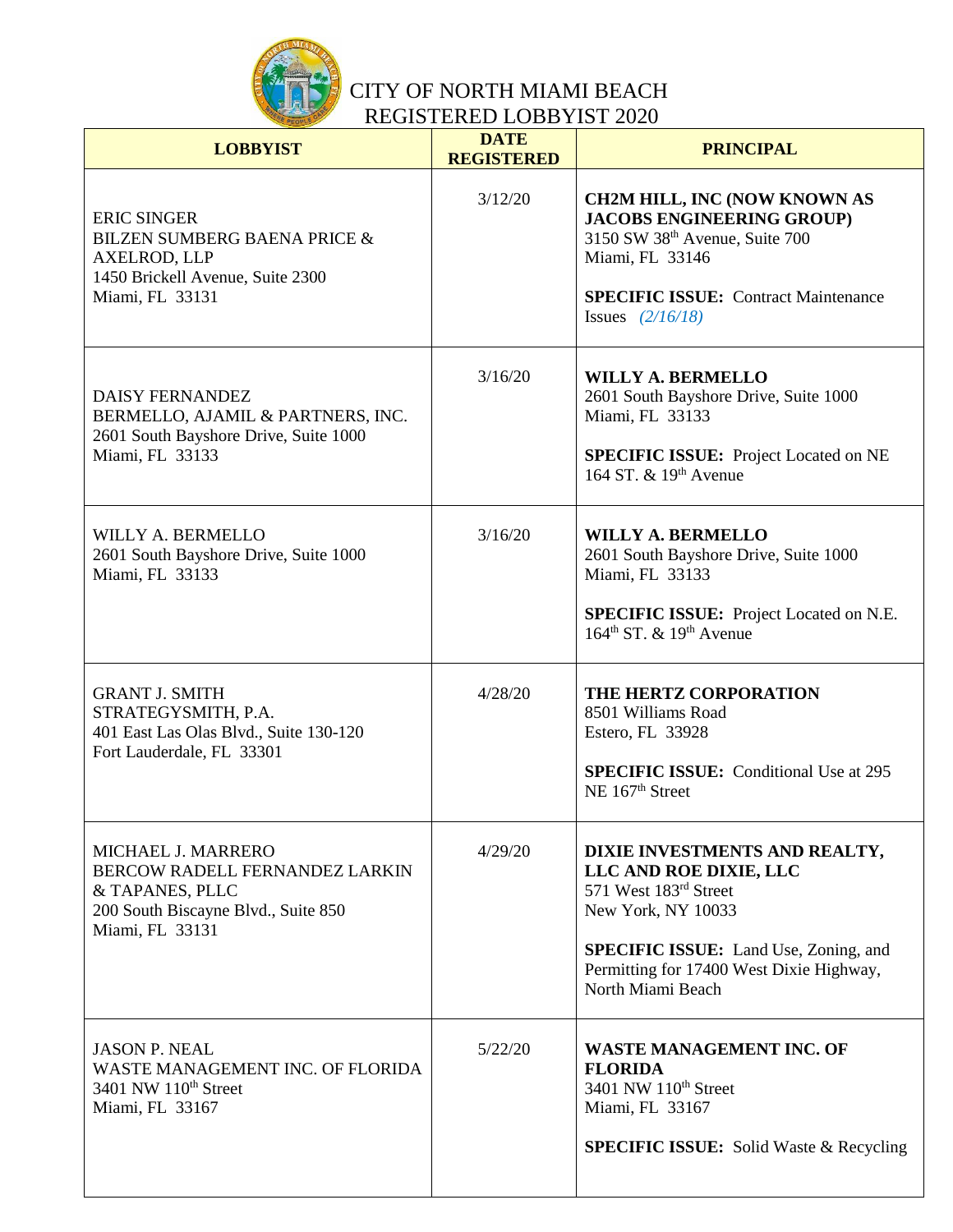

| <b>LOBBYIST</b>                                                                                                   | <b>DATE</b><br><b>REGISTERED</b> | <b>PRINCIPAL</b>                                                                                                             |
|-------------------------------------------------------------------------------------------------------------------|----------------------------------|------------------------------------------------------------------------------------------------------------------------------|
| <b>EVAN ROSS</b><br>PUBLIC COMMUNICATORS GROUP<br>17301 Biscayne Blvd., Suite 2105<br>North Miami Beach, FL 33160 | 6/1/20                           | <b>OLETA PARTNERS (AKA SoLe Mia)</b><br>15055 Biscayne Blvd.<br>North Miami, FL 33181                                        |
|                                                                                                                   |                                  | <b>SPECIFIC ISSUE:</b> Any And All Matters To<br>SOLE Mia And Its Property Located In NMB,<br>Knows As The "Old Costco Site" |
| ANDREW MICHAEL WITKIN<br><b>WITKIN HULTS</b><br>307 South 21 <sup>st</sup> Avenue<br>Hollywood, FL 33020          | 6/1/20                           | LAAAJ, LLC<br>17071 West Dixie Highway<br>North Miami Beach, FL 33160                                                        |
|                                                                                                                   |                                  | <b>SPECIFIC ISSUE: 5 Park</b>                                                                                                |
|                                                                                                                   | 9/8/20                           | LAAAJ, LLC<br>17071 West Dixie Highway<br>North Miami Beach, FL 33160                                                        |
|                                                                                                                   |                                  | <b>SPECIFIC ISSUE:</b> Koya Bay Site Plan<br>Approval                                                                        |
| ALESSANDRIA SAN ROMAN<br>HOLLAND & KNIGHT, LLP<br>701 Brickell Avenue, Suite 3300<br>Miami, FL 33131              | 6/4/20                           | LAAAJ, LLC<br>17071 West Dixie Highway<br>North Miami Beach, FL 33160<br><b>SPECIFIC ISSUE: LAAAJ Modification</b>           |
| RICHARD GARCIA<br>RICHARD GARCIA & ASSOCIATES, INC.<br>8065 NW 98th Street<br>Hialeah, FL 33016                   | 6/29/20                          | LAAAJ, LLC<br>17071 West Dixie Highway<br>North Miami Beach, FL 33160                                                        |
|                                                                                                                   |                                  | <b>SPECIFIC ISSUE: 5 Park Site Plan</b><br>Modification                                                                      |
| <b>LEONARDO DE CARAVALHO</b><br><b>WITKIN HULTS + PARTNERS</b><br>307 South 21 <sup>st</sup> Avenue               | 6/29/20                          | LAAAJ, LLC<br>17071 West Dixie Highway<br>North Miami Beach, FL 33160                                                        |
| Hollywood, FL 33020                                                                                               |                                  | <b>SPECIFIC ISSUE: 5 Park Site Plan</b><br>Modification                                                                      |
| This row was intentionally left blank.                                                                            |                                  |                                                                                                                              |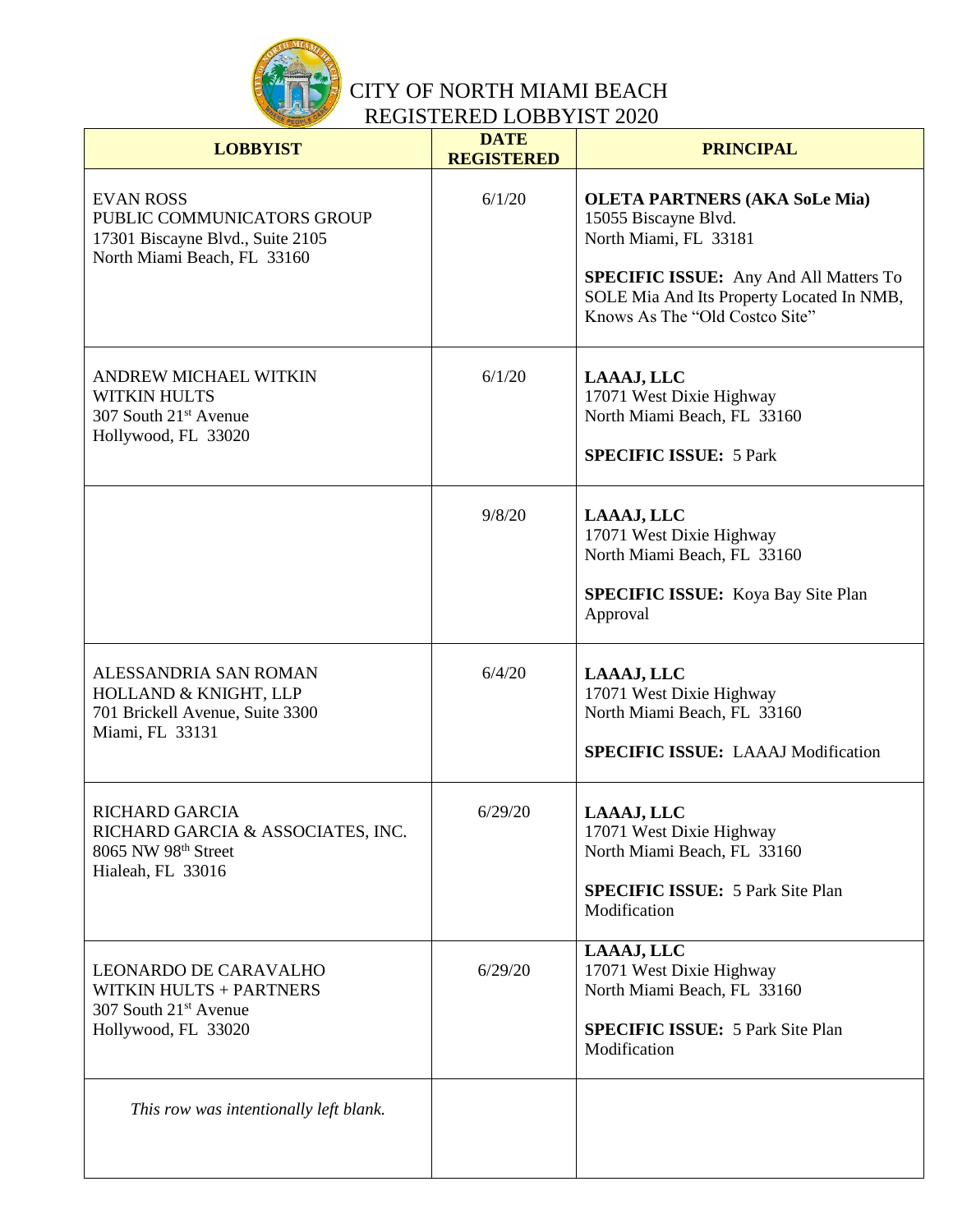

| <b>LOBBYIST</b>                                                                                                           | <b>DATE</b><br><b>REGISTERED</b> | <b>PRINCIPAL</b>                                                                                                                                            |
|---------------------------------------------------------------------------------------------------------------------------|----------------------------------|-------------------------------------------------------------------------------------------------------------------------------------------------------------|
| <b>GEORGE A. O'BRIEN</b><br>MSA ARCHITECTS INC.<br>8950 SW 74th Court, Suite 1513<br>Miami, FL 33156                      | 6/29/2020                        | LAAAJ, LLC<br>17071 West Dixie Highway<br>North Miami Beach, FL 33160<br><b>SPECIFIC ISSUE: 5 Park Site Plan</b><br>Modification                            |
| <b>BEATRIZ HERNANDEZ</b><br>MSA ARCHITECTS INC.<br>8950 SW 74th Court, Suite 1513<br>Miami, FL 33156                      | 6/29/20                          | LAAAJ, LLC<br>17071 West Dixie Highway<br>North Miami Beach, FL 33160<br><b>SPECIFIC ISSUE: 5 Park Site Plan</b><br>Modification                            |
| <b>ROBERT J. ROSS</b><br>ROSS ENGINEERING INC.<br>17670 NW 78 <sup>th</sup> Avenue, Suite 214<br>Miami, FL 33015          | 6/29/20                          | LAAAJ, LLC<br>17071 West Dixie Highway<br>North Miami Beach, FL 33160<br><b>SPECIFIC ISSUE: 5 Park Site Plan</b><br>Modification                            |
|                                                                                                                           | 9/11/20                          | <b>ROBERT ROSS &amp; MELISSA ROSS</b><br>3325 S. University Drive, Suite 111<br>Davie, FL 33328<br><b>SPECIFIC ISSUE:</b> Principal Engineer                |
| <b>SAMIKSHA POUDEL</b><br>ROSS ENGINEERING INC.<br>17670 NW 78 <sup>th</sup> Avenue, Suite 214<br>Miami, FL 33015         | 6/29/20                          | LAAAJ, LLC<br>17071 West Dixie Highway<br>North Miami Beach, FL 33160<br><b>SPECIFIC ISSUE: 5 Park Site Plan</b><br>Modification                            |
| <b>ANDRE D. PIERRE</b><br>LAW OFFICE OF ANDRE D. PIERRE, P.A.<br>550 NE 124 <sup>th</sup> Street<br>North Miami, FL 33161 | 7/9/20                           | <b>PRO TRANSPORTATION dba PROKEL</b><br><b>MOBILITY</b><br>518 Arthur Godfrey Road, #A<br>Miami Beach, FL 33140<br><b>SPECIFIC ISSUE: RFP No. 20-019-DR</b> |
| This row was intentionally left blank.                                                                                    |                                  |                                                                                                                                                             |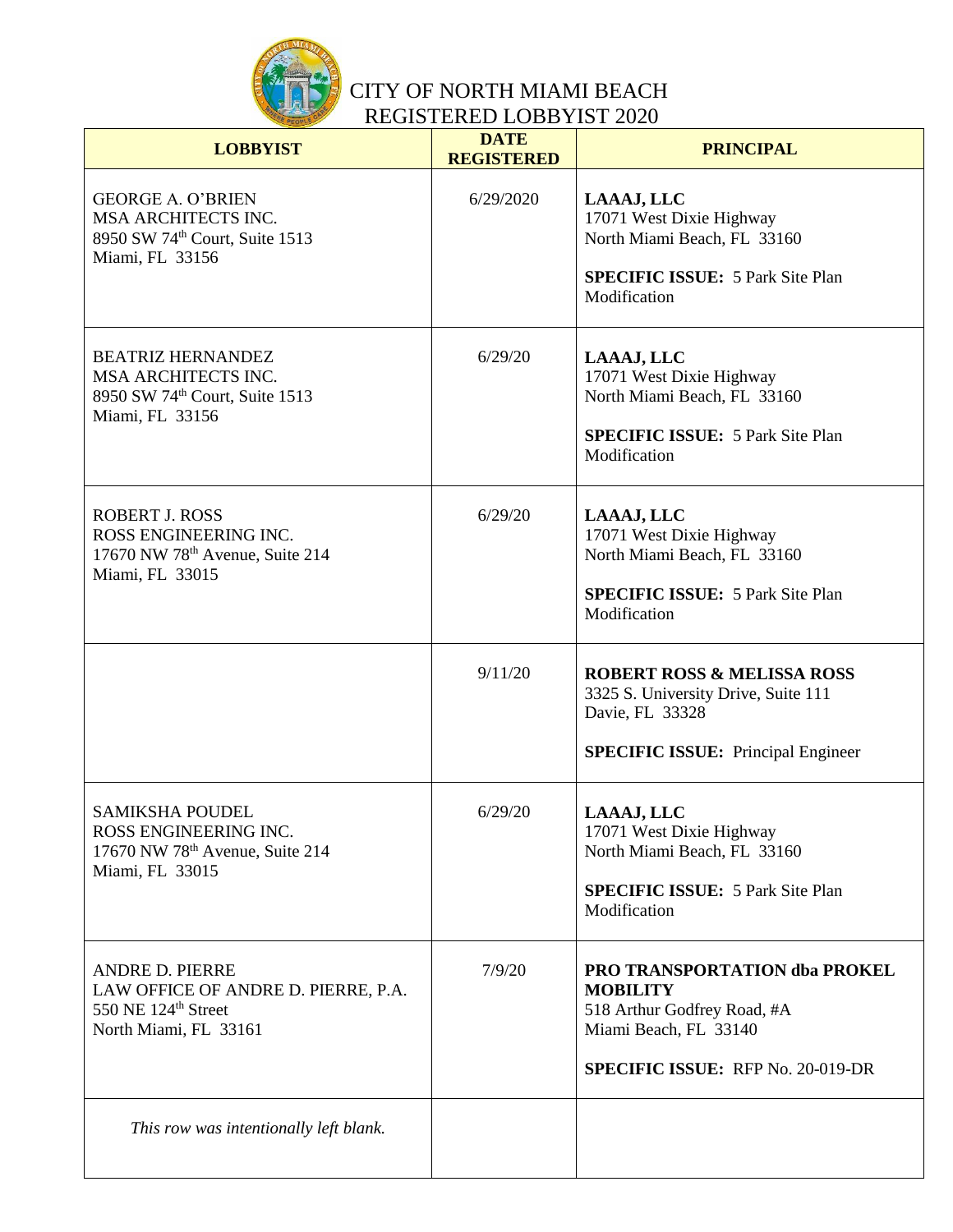

| <b>LOBBYIST</b>                                                                                                          | <b>DATE</b><br><b>REGISTERED</b> | <b>PRINCIPAL</b>                                                                                                                                               |
|--------------------------------------------------------------------------------------------------------------------------|----------------------------------|----------------------------------------------------------------------------------------------------------------------------------------------------------------|
| <b>JOSE SMITH</b><br>887 North Shore Drive<br>Miami Beach, FL 33141                                                      | 7/10/20                          | <b>BRUCE KUSENS</b><br>16422 NE 34th Avenue<br>North Miami Beach, FL 33160<br><b>SPECIFIC ISSUE:</b> Redevelopment of<br><b>Intracoastal Mall</b>              |
|                                                                                                                          | 12/7/20                          | <b>PRO TRANSPORTATION dba PROKEL</b><br><b>MOBILITY</b><br>518 Arthur Godfrey Road, #A<br>Miami Beach, FL 33140<br><b>SPECIFIC ISSUE:</b> Trolley RFP # 20-019 |
| <b>OMAR KANAAN</b><br>KIMLEY-HORN AND ASSOCIATES, INC.<br>600 North Pine Island Road, Suite 450<br>Plantation, FL 33324  | 7/10/20                          | DEZER DEVELOPMENT, LLC<br>18001 Collins Avenue<br>Sunny Isles Beach, FL 33160<br><b>SPECIFIC ISSUE:</b> Redevelopment of<br><b>Intracoastal Mall</b>           |
| ADRIAN K. DABKOWSKI<br>KIMLEY-HORN AND ASSOCIATES, INC.<br>600 North Pine Island Road, Suite 450<br>Plantation, FL 33324 | 7/10/20                          | DEZER DEVELOPMENT, LLC<br>18001 Collins Avenue<br>Sunny Isles Beach, FL 33160<br><b>SPECIFIC ISSUE:</b> Redevelopment of<br><b>Intracoastal Mall</b>           |
| <b>MANNY DEL MONTE</b><br>ZYSCOVICH ARCHITECTS<br>100 North Biscayne Blvd., 27th Floor<br>Miami, FL 33132                | 7/10/20                          | DEZER DEVELOPMENT, LLC<br>18001 Collins Avenue<br>Sunny Isles Beach, FL 33160<br><b>SPECIFIC ISSUE:</b> Redevelopment of<br>Intracoastal Mall                  |
| <b>BERNARD ZYSCOVICH</b><br>ZYSCOVICH ARCHITECTS<br>100 North Biscayne Blvd., 27th Floor<br>Miami, FL 33132              | 7/10/20                          | DEZER DEVELOPMENT, LLC<br>18001 Collins Avenue<br>Sunny Isles Beach, FL 33160<br><b>SPECIFIC ISSUE:</b> Redevelopment of<br><b>Intracoastal Mall</b>           |
| This row was intentionally left blank.                                                                                   |                                  |                                                                                                                                                                |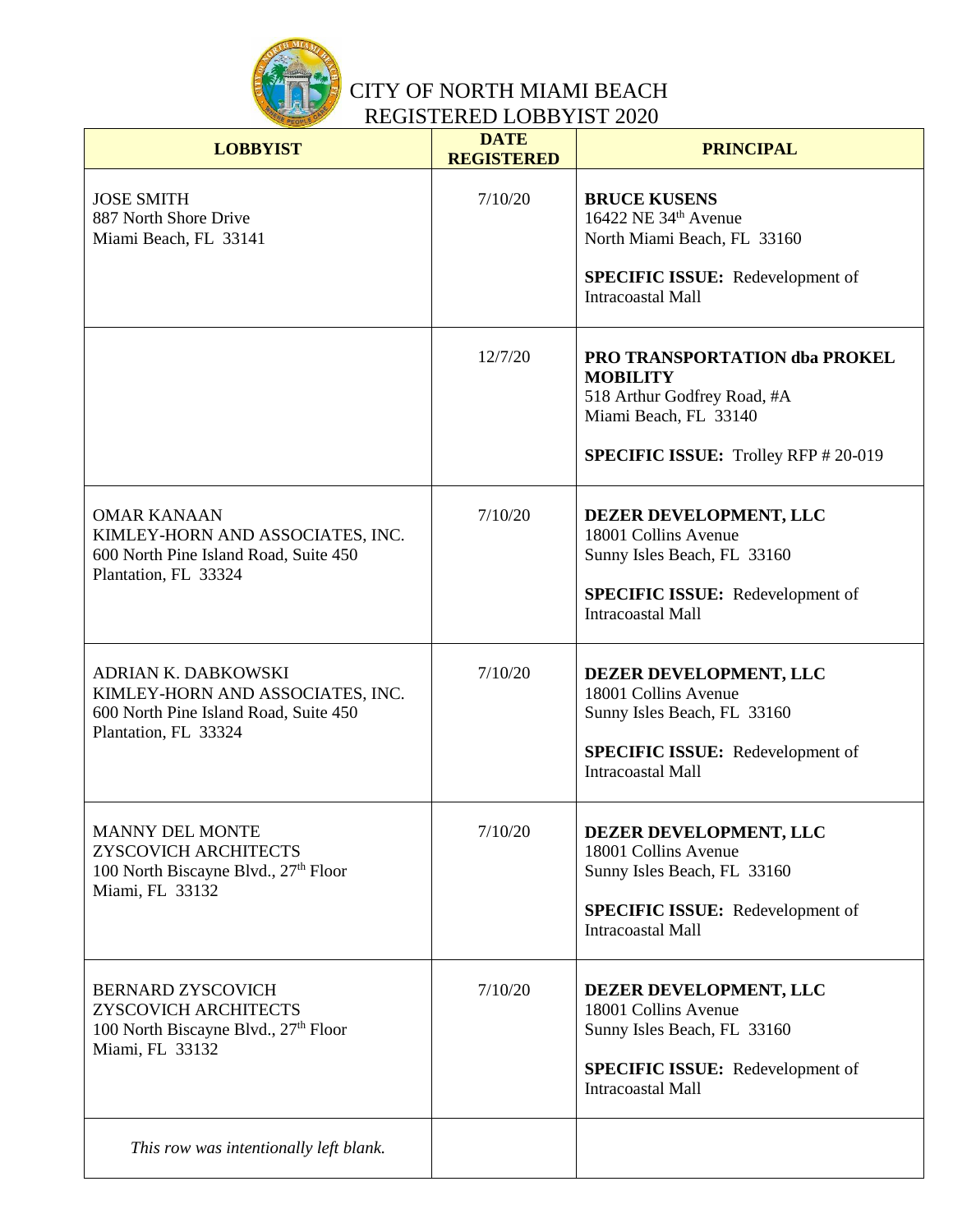

| <b>LOBBYIST</b>                                                                                                     | <b>DATE</b><br><b>REGISTERED</b> | <b>PRINCIPAL</b>                                                                                                                                                                                                                                                                                |
|---------------------------------------------------------------------------------------------------------------------|----------------------------------|-------------------------------------------------------------------------------------------------------------------------------------------------------------------------------------------------------------------------------------------------------------------------------------------------|
| <b>SURIA YAFFAR</b><br>ZYSCOVICH ARCHITECTS<br>100 North Biscayne Blvd., 27th Floor<br>Miami, FL 33132              | 7/10/20                          | DEZER DEVELOPMENT, LLC<br>18001 Collins Avenue<br>Sunny Isles Beach, FL 33160<br><b>SPECIFIC ISSUE:</b> Redevelopment of<br><b>Intracoastal Mall</b>                                                                                                                                            |
| <b>MELISSA HEGE</b><br><b>MHCP COLAB</b><br>611 NE 55 <sup>th</sup> Street<br>Miami, FL 33137                       | 7/10/20                          | DEZER DEVELOPMENT, LLC<br>18001 Collins Avenue<br>Sunny Isles Beach, FL 33160<br><b>SPECIFIC ISSUE:</b> Redevelopment of<br><b>Intracoastal Mall</b>                                                                                                                                            |
| <b>W. TUCKER GIBBS</b><br>W. TUCKER GIBBS, P.A.<br>3835 Utopia Court<br>Coconut Grove, FL 33133                     | 7/13/20                          | <b>EASTERN SHORES PROPERTY</b><br><b>OWNERS ASSOCIATION, INC.</b><br><b>C/O M. EINBINDER</b><br>520 NW 165th Street Road, Suite 102<br>Miami, FL 33169<br><b>SPECIFIC ISSUE:</b> Dev. Agmt., Conceptual<br>Planning + Associated Zoning Code Amd. RE:<br><b>Intracoastal Mall Redevelopment</b> |
| <b>MARIA A. GRALIA</b><br>STEARNS WEAVER MILLER ET. AL.<br>150 West Flagler Street, #2200<br>Miami, FL 33130        | 7/13/20                          | PUBLIX SUPER MARKETS, INC.<br>P.O. BOX 407<br>Lakeland, FL 33802<br><b>SPECIFIC ISSUE:</b> Conditional Use Permit                                                                                                                                                                               |
| RACHEL A. STREITFELD<br><b>BRIGHT SIDE LEGAL</b><br>1455 North Treasure Drive, #70<br>North Bay Village, FL 33141   | 7/14/20                          | ALAN CHAMO AND VANESA PIROLA<br>16454 NE 27 <sup>th</sup> Place, Unit #37<br>North Miami Beach, FL 33160<br><b>SPECIFIC ISSUE:</b> Legalization Of Existing<br>Rear Enclosure In RM-19/Variance                                                                                                 |
| <b>JEREMY B. SHIRI</b><br>BECKER & POLIAKOFF, P.A.<br>1 East Broward Blvd., 18th Floor<br>Fort Lauderdale, FL 33301 | 8/7/20                           | LEEWARD POINT CONDOMINIUM, INC.<br>16390 NE 28 <sup>th</sup> Avenue<br>North Miami Beach, FL 33160<br><b>SPECIFIC ISSUE:</b> Chamo/Piroln Variance                                                                                                                                              |
| This row was intentionally left blank.                                                                              |                                  |                                                                                                                                                                                                                                                                                                 |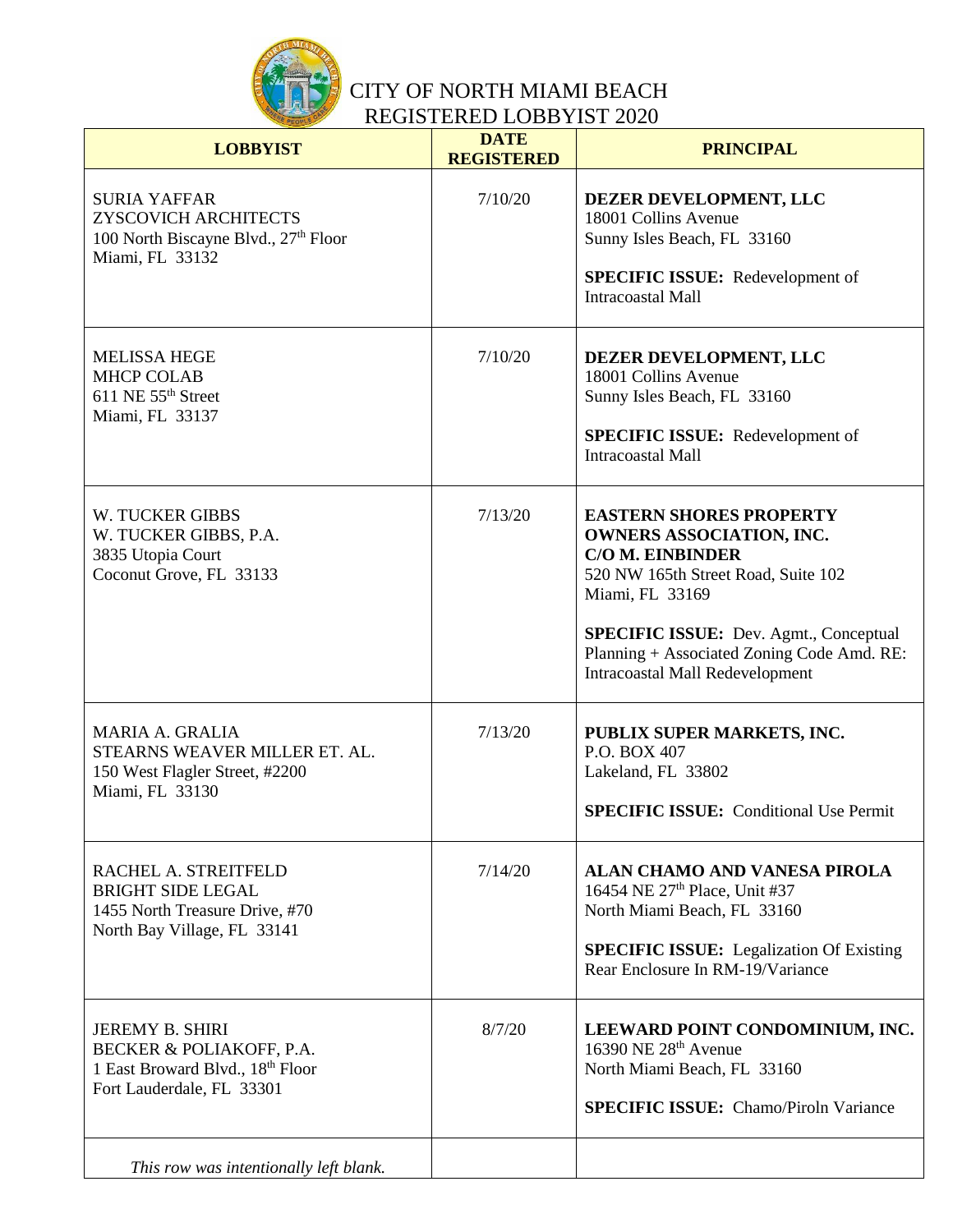

| <b>LOBBYIST</b>                                                                                                         | <b>DATE</b><br><b>REGISTERED</b> | <b>PRINCIPAL</b>                                                                                                                                                                                                        |
|-------------------------------------------------------------------------------------------------------------------------|----------------------------------|-------------------------------------------------------------------------------------------------------------------------------------------------------------------------------------------------------------------------|
| TIMOTHY J. PLUMMER<br>DAVID PLUMMER & ASSOCIATES<br>1750 Ponce De Leon Blvd.<br>Coral Gables, FL 33134                  | 8/7/20                           | <b>CEO CONTRACT</b><br>340 Jefferson Avenue<br>New Castle, DE 19720<br><b>SPECIFIC ISSUE:</b> Development Approvals<br>For The Property Located At 16300 NE 19th<br>Avenue, North Miami Beach                           |
| <b>AIDA CURTIS</b><br><b>CURTIS &amp; ROGERS DESIGN STUDIO</b><br>7520 South Red Road, Suite M<br>South Miami, FL 33143 | 8/7/20                           | <b>CEO CONTRACT</b><br>340 Jefferson Avenue<br>New Castle, DE 19720<br><b>SPECIFIC ISSUE:</b> Development Approvals<br>For The Property Located At 16300 NE 19th<br>Avenue, North Miami Beach                           |
|                                                                                                                         | 8/7/20                           | DIXIE INVESTMENTS AND REALTY,<br>LLC, and ROE DIXIE, LLC<br>571 West 183rd Street<br>New York, NY 10033<br><b>SPECIFIC ISSUE:</b> Land Use, Zoning And<br>Permitting For 17400 West Dixie Highway,<br>North Miami Beach |
| <b>IGNACIO PERMUY</b><br>PERMUY ARCHITECTURE<br>2717 Ponce De Leon Blvd.<br>Coral Gables, FL 33134                      | 8/7/20                           | <b>CEO CONTRACT</b><br>340 Jefferson Avenue<br>New Castle, DE 19720<br><b>SPECIFIC ISSUE: Development Approvals</b><br>For The Property Located At 16300 NE 19th<br>Avenue, North Miami Beach                           |
| This row was intentionally left blank.                                                                                  |                                  |                                                                                                                                                                                                                         |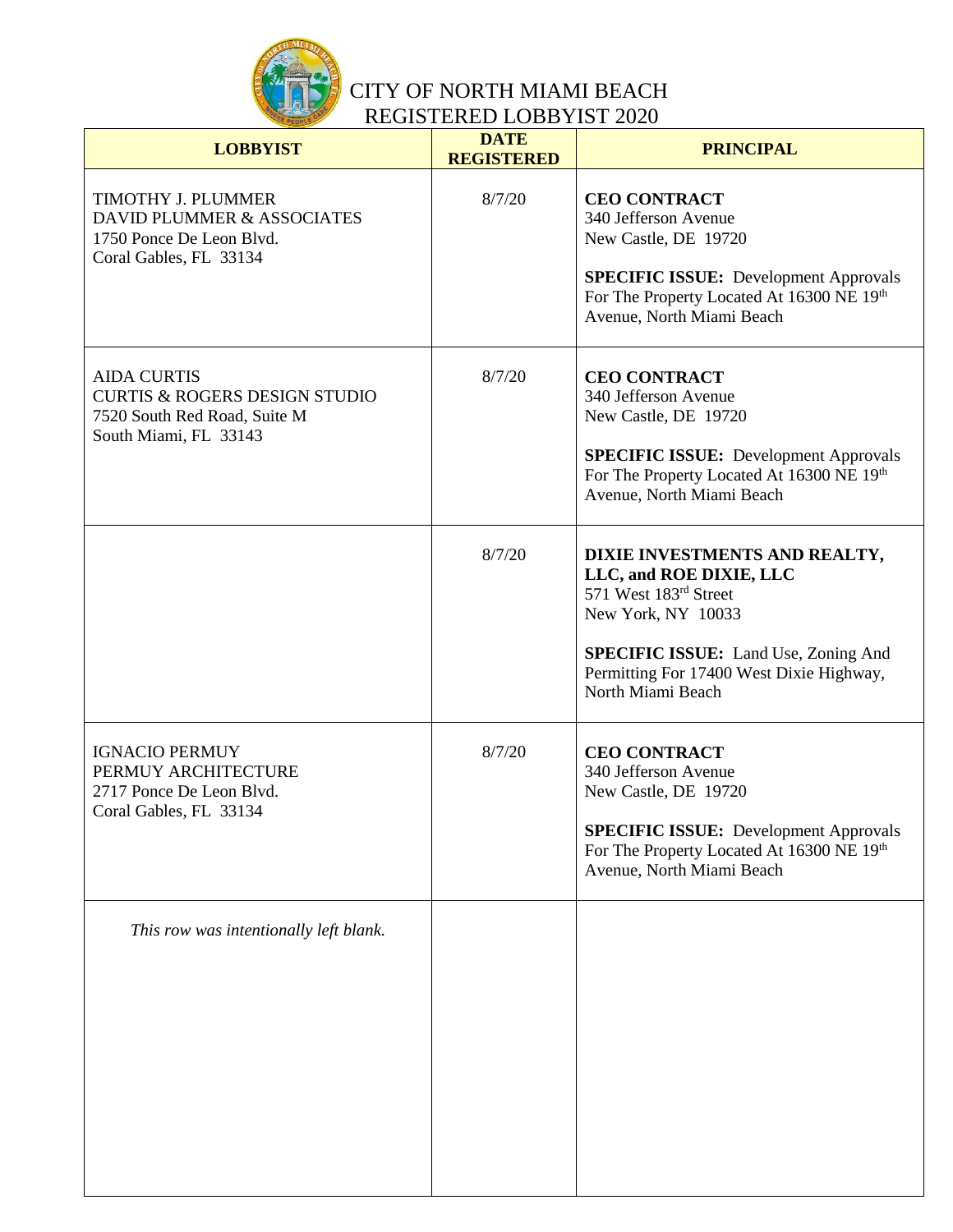

| <b>LOBBYIST</b>                                                                                                                   | <b>DATE</b><br><b>REGISTERED</b> | <b>PRINCIPAL</b>                                                                                                                                                                                                                         |
|-----------------------------------------------------------------------------------------------------------------------------------|----------------------------------|------------------------------------------------------------------------------------------------------------------------------------------------------------------------------------------------------------------------------------------|
| <b>OMAR A. MORALES</b><br><b>FORM GROUP</b><br>4300 SW 73rd Avenue, Suite 106<br>Miami, FL 33155                                  | 8/7/20                           | <b>BISCAYNE COVE, LLC</b><br>6201 SW 70 <sup>th</sup> Street<br>South Miami, FL 33143<br><b>SPECIFIC ISSUE:</b> Modification Of<br>Development Approvals                                                                                 |
|                                                                                                                                   | 11/12/20                         | BISCAYNE PARK DEVELOPMENT LLC.<br>777 W 41 <sup>st</sup> Street, Suite 207<br>Miami Beach, FL 33140<br><b>SPECIFIC ISSUE:</b> Site Plan Modifications<br>for the Property Located at 16375 Biscayne<br>Blvd., North Miami Beach, Florida |
| <b>ROB CURTIS</b><br>THE CURTIS GROUP<br>7520 South Red Road, Suite M<br>South Miami, FL 33143                                    | 8/7/20                           | DIXIE INVESTMENTS AND REALTY,<br>LLC, and ROE DIXIE, LLC<br>571 West 183rd Street<br>New York, NY 10033<br><b>SPECIFIC ISSUE:</b> Land Use, Zoning And<br>Permitting For 17400 West Dixie Highway,<br>North Miami Beach                  |
| <b>LAURA S. ANDREWS</b><br>ENGINEERING VISIONS, INC.<br>8437 Tuttle Avenue, Suite 421<br>Sarasota, FL 34243                       | 8/18/20                          | <b>LAURA S. ANDREWS</b><br>8437 Tuttle Avenue, Suite 421<br>Sarasota, FL 34243<br><b>SPECIFIC ISSUE:</b> NMB Utility Public vs<br><b>Private Operations</b>                                                                              |
| <b>RYAN D. BAILINE</b><br><b>GREENBERG TRAURIG, PA</b><br>333 SE 2 <sup>nd</sup> Avenue, 4 <sup>th</sup> Floor<br>Miami, FL 33131 | 8/21/20                          | MCRT INVESTMENTS, LLC<br>777 Yamato Road, Suite 401<br>Boca Raton, FL 33431<br><b>SPECIFIC ISSUE:</b> Site Plan Development at<br>2775 Sunny Isles Blvd.                                                                                 |
| <b>DANIEL SALAS</b><br>OLETA PARTNERS, LLC<br>15055 Biscayne Blvd.<br>North Miami, FL 33180                                       | 9/2/20                           | <b>OLETA PARTNERS, LLC</b><br>19501 Biscayne Blvd., Suite 401<br>Aventura, FL 33180<br><b>SPECIFIC ISSUE:</b> Sole Mia                                                                                                                   |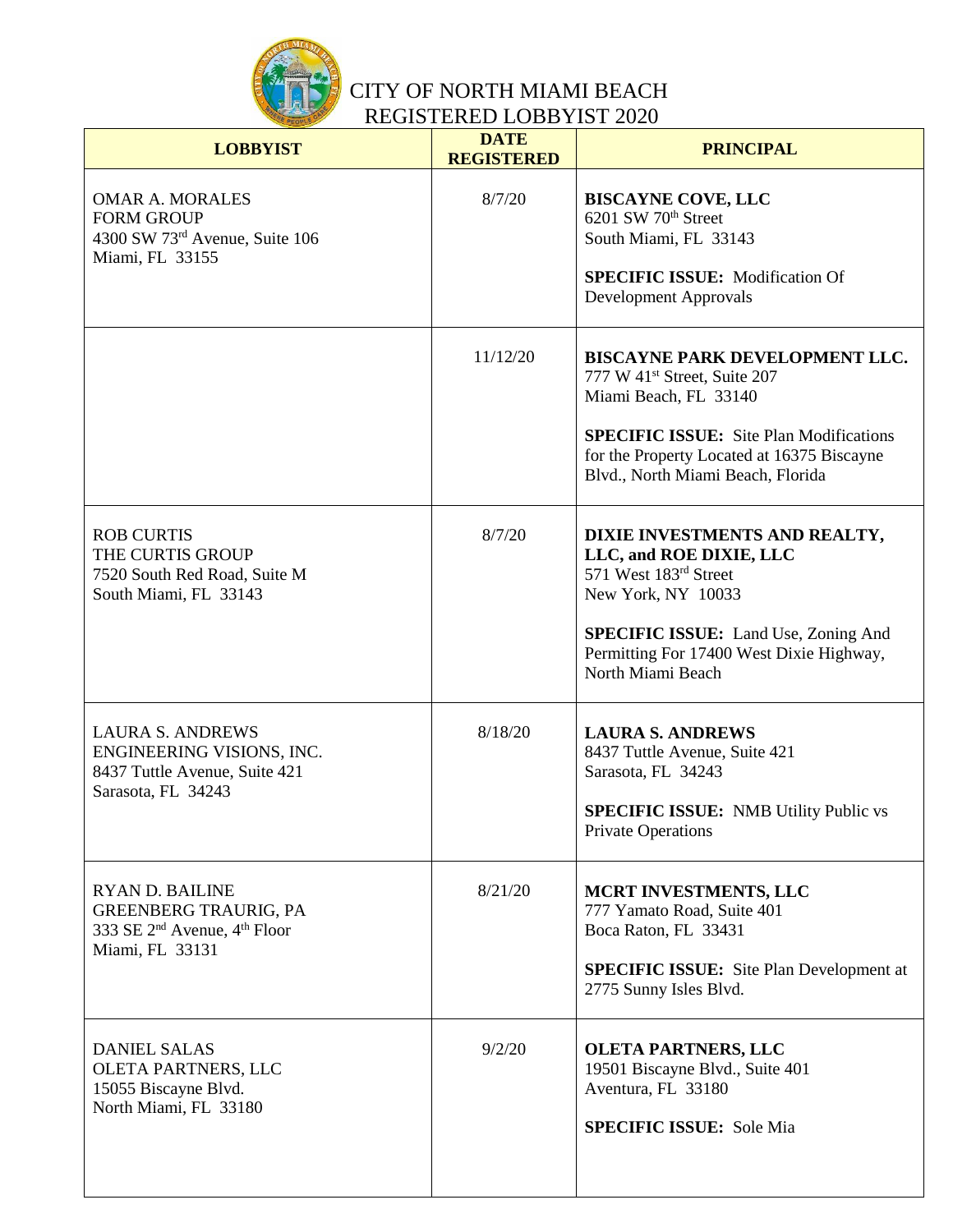

| <b>LOBBYIST</b>                                                                                                  | <b>DATE</b><br><b>REGISTERED</b> | <b>PRINCIPAL</b>                                                                                                                                                                    |
|------------------------------------------------------------------------------------------------------------------|----------------------------------|-------------------------------------------------------------------------------------------------------------------------------------------------------------------------------------|
| <b>ALAN S. ROSENTHAL</b><br>ROSENTHAL ROSETHAL RASCO, LLC<br>20900 NE 30 Avenue, Suite 600<br>Aventura, FL 33180 | 9/2/20                           | PLATINUM SOUTH, INC. dba DEAN'S<br><b>GOLD</b><br>2355 NE 163 Street<br>North Miami Beach, FL 33160<br><b>SPECIFIC ISSUE:</b> License Renewal                                       |
|                                                                                                                  | 9/17/20                          | <b>JAIA 172, LLC</b><br>17200 Biscayne Blvd.<br>North Miami Beach, FL 33162<br><b>SPECIFIC ISSUE:</b> Site Plan                                                                     |
| THOMAS A. HALL<br>THOMAS A HALL, INC.<br>1355 Adams Street<br>Hollywood, FL 33019                                | 9/11/20                          | <b>MACKEN COMPANIES</b><br>17071 West Dixie Highway<br>North Miami Beach, FL 33160<br><b>SPECIFIC ISSUE:</b> Traffic Engineering<br>Analyses                                        |
| RANDALL E. STOFFT<br>RANDALL STOFFT ARCHITECTS, PA<br>42 North Swinton Avenue, Suite 1<br>Delray Beach, FL 33444 | 9/11/20                          | MCC-REI, LLC<br>17071 West Dixie Highway<br>North Miami Beach, FL 33160<br><b>SPECIFIC ISSUE: Eastern Shores</b><br>Townhome Approval (a.k.a. Koya Bay<br>Townhomes)                |
| <b>ALEJANDRO PEREZ</b><br><b>DYNAMIC TRACKERS</b><br>15151 West Dixie Highway<br>North Miami Beach, FL 33162     | 9/11/20                          | <b>ALEJANDRO PEREZ/DYNAMIC</b><br><b>TRACKERS</b><br>15151 West Dixie Highway<br>North Miami Beach, FL 33162<br><b>SPECIFIC ISSUE: GPS Trolley/Tech</b>                             |
| NICOLE GOMEZ<br>LLORENTE & HECKLER, P.A.<br>801 Arthur Godfrey Road, Suite 401<br>Miami Beach, FL 33140          | 9/18/20                          | LIMOUSINES OF SOUTH FLORIDA, INC.<br>2766 NW 62 <sup>nd</sup> Street<br>Miami, FL 33147<br><b>SPECIFIC ISSUE: NMB RFP 2020-019-DR</b><br><b>NMB</b> Trolley Operation & Maintenance |
| This row was intentionally left blank.                                                                           |                                  |                                                                                                                                                                                     |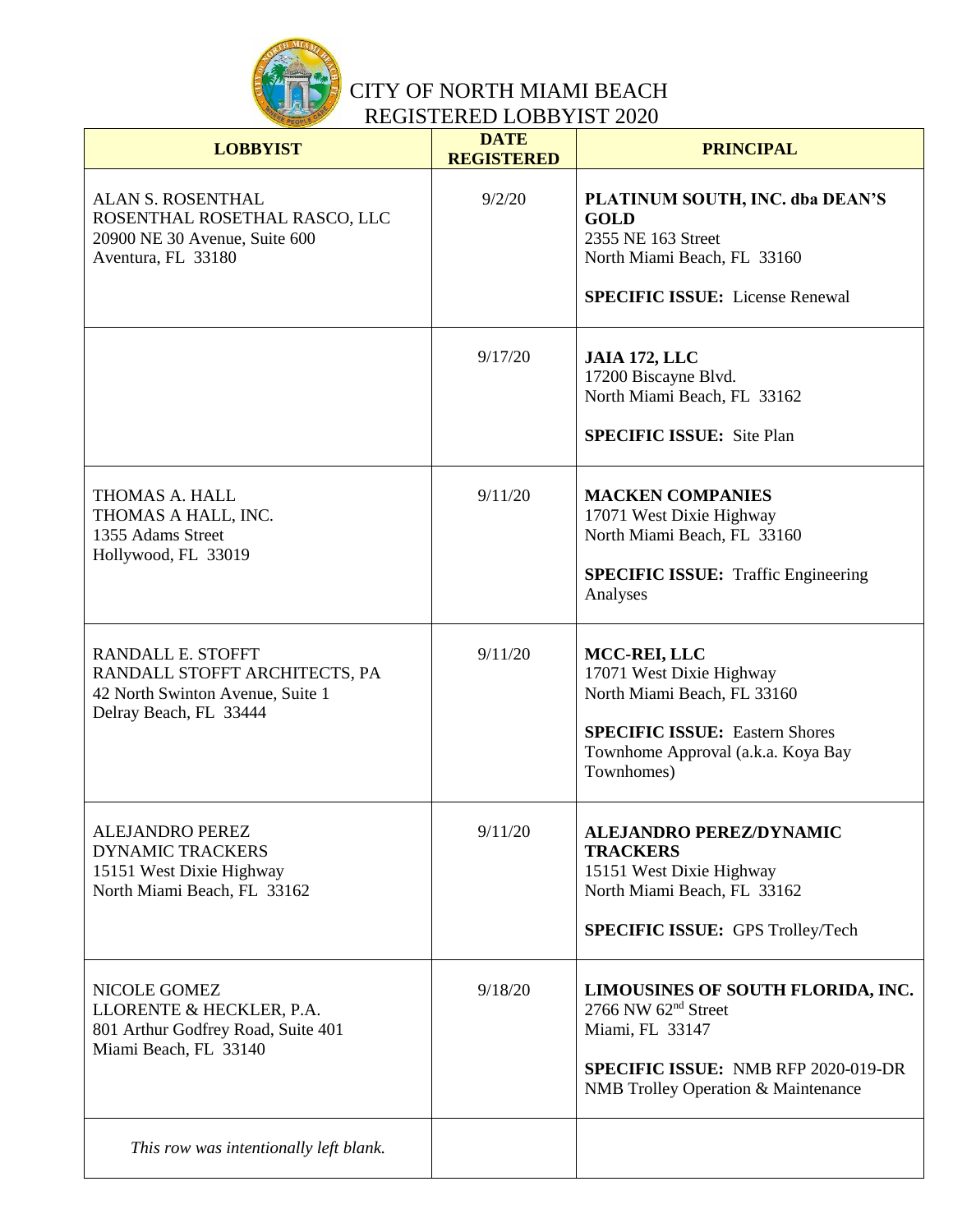

| <b>LOBBYIST</b>                                                                                                          | <b>DATE</b><br><b>REGISTERED</b> | <b>PRINCIPAL</b>                                                                                                                                                                                                |
|--------------------------------------------------------------------------------------------------------------------------|----------------------------------|-----------------------------------------------------------------------------------------------------------------------------------------------------------------------------------------------------------------|
| MICHAEL LLORENTE<br>LLORENTE & HECKLER, P.A.<br>801 Arthur Godfrey Road, Suite 401<br>Miami Beach, FL 33140              | 9/18/20                          | LIMOUSINES OF SOUTH FLORIDA, INC.<br>2766 NW 62 <sup>nd</sup> Street<br>Miami, FL 33147<br><b>SPECIFIC ISSUE: NMB RFP 2020-019-DR</b><br>NMB Trolley Operation & Maintenance                                    |
| <b>JAMES ANDREWS</b><br><b>INTEGRA REALTY RESOURCES</b><br>9155 South Dadeland Blvd., Suite 1208<br>Miami, FL 33156      | 9/23/20                          | DEZER DEVELOPMENT, LLC<br>18001 Collins Avenue<br>Sunny Isles Beach, FL 33160<br><b>SPECIFIC ISSUE:</b> Redevelopment of<br><b>Intracoastal Mall</b>                                                            |
| <b>NICK MAZORRA</b><br>LIMOUSINES OF SOUTH FLORIDA, INC.<br>2766 NW $62nd$ Street<br>Miami, FL 33147                     | 9/23/20                          | LIMOUSINES OF SOUTH FLORIDA, INC.<br>2766 NW $62nd$ Street<br>Miami, FL 33147<br><b>SPECIFIC ISSUE:</b> NMB Trolley Services -<br>RFP-20-019-DR - North Miami Beach Trolley<br><b>Operation And Maintenance</b> |
| <b>JEFFREY BASS</b><br>SHUBIN & BASS, P.A.<br>46 SW 1st Street, Third Floor<br>Miami, FL 33130                           | 9/23/20                          | DEZER DEVELOPMENT, LLC<br>18001 Collins Avenue<br>Sunny Isles Beach, FL 33160<br><b>SPECIFIC ISSUE:</b> Redevelopment of<br><b>Intracoastal Mall</b>                                                            |
|                                                                                                                          | 10/22/20                         | MCC-REI, LLC<br>17071 West Dixie Highway<br>North Miami Beach, FL 33160<br><b>SPECIFIC ISSUE: Eastern Shores</b><br>Townhome Approval (a.k.a. Koya Bay<br>Townhomes)                                            |
| <b>CHRISTY J. BRUSH</b><br><b>MOFFATT &amp; NICHOL</b><br>2937 SW 27 <sup>th</sup> Avenue, Suite 101A<br>Miami, FL 33133 | 10/20/20                         | DEZER DEVELOPMENT, LLC<br>18001 Collins Avenue<br>Sunny Isles Beach, FL 33160<br><b>SPECIFIC ISSUE:</b> Redevelopment of<br><b>Intracoastal Mall</b>                                                            |